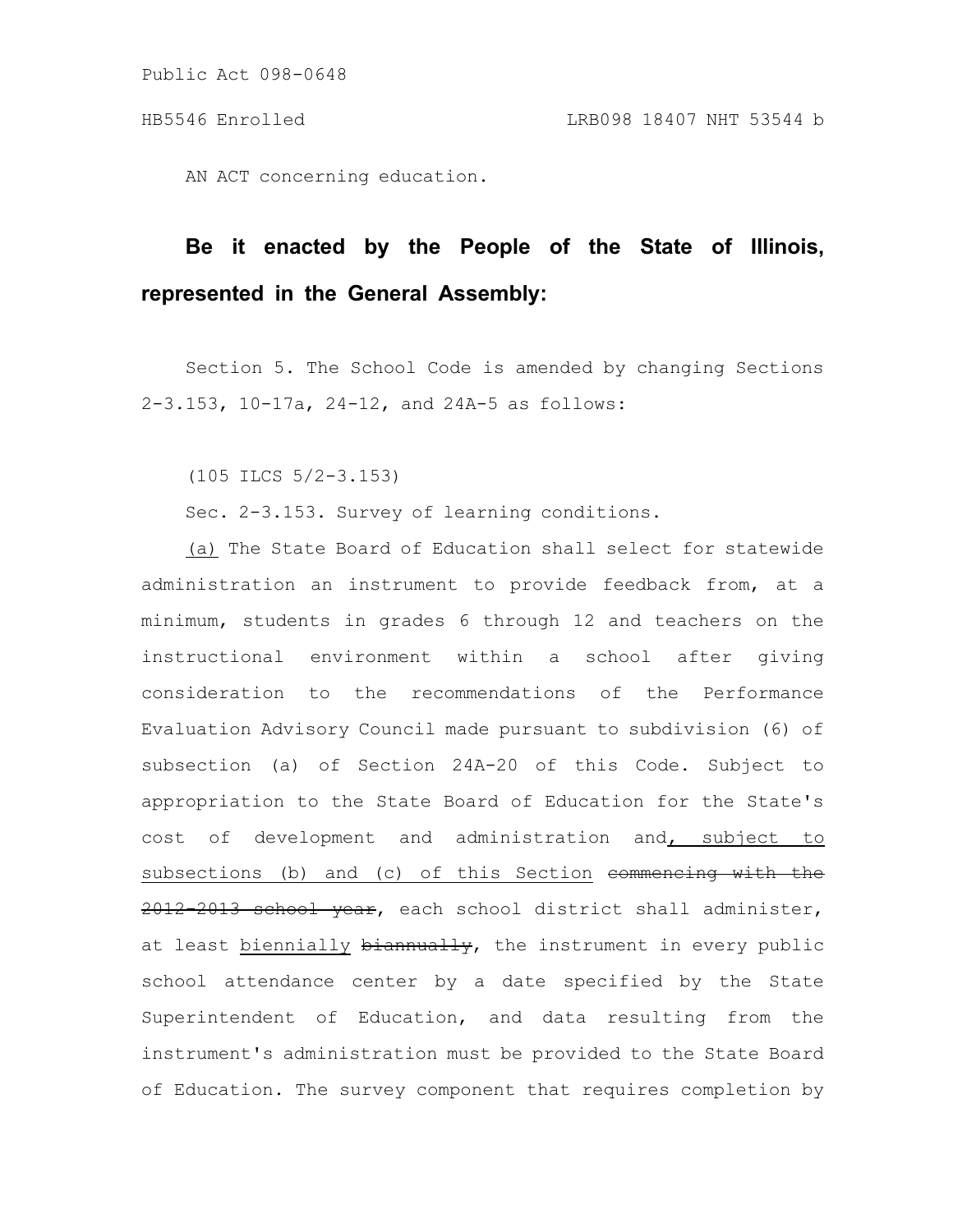the teachers must be administered during teacher meetings or professional development days or at other times that would not interfere with the teachers' regular classroom and direct instructional duties. The State Superintendent, following consultation with teachers, principals, and other appropriate stakeholders, shall publicly report on selected indicators of learning conditions resulting from administration of the instrument at the individual school, district, and State levels and shall identify whether the indicators result from an anonymous administration of the instrument. If in any year the appropriation to the State Board of Education is insufficient for the State's costs associated with statewide administration of the instrument, the State Board of Education shall give priority to districts with low-performing schools and a representative sample of other districts.

(b) A school district may elect to use, on a district-wide basis and at the school district's sole cost and expense, an alternate survey of learning conditions instrument pre-approved by the State Superintendent under subsection (c) of this Section in lieu of the statewide survey instrument selected under subsection (a) of this Section, provided that:

(1) the school district notifies the State Board of Education, on a form provided by the State Superintendent, of its intent to administer an alternate instrument on or before a date established by the State Superintendent for the 2014-2015 school year and August 1 of each subsequent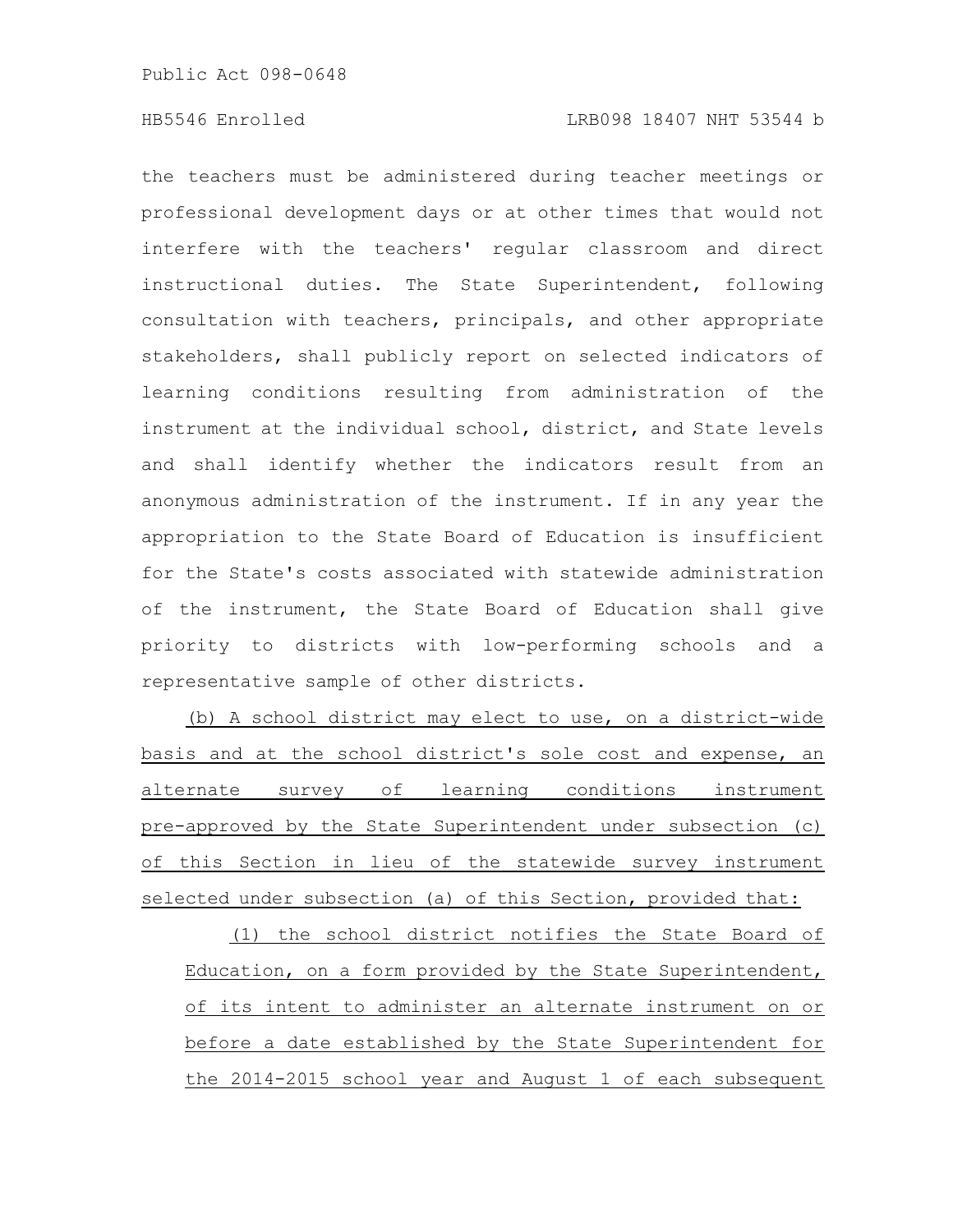school year during which the instrument will be administered;

(2) the notification submitted to the State Board under paragraph (1) of this subsection (b) must be accompanied by a certification signed by the president of the local teachers' exclusive bargaining representative and president of the school board indicating that the alternate survey has been agreed to by the teachers' exclusive bargaining representative and the school board;

(3) the school district's administration of the alternate instrument, including providing to the State Board of Education data and reports suitable to be published on school report cards and the State School Report Card Internet website, is performed in accordance with the requirements of subsection (a) of this Section; and

(4) the alternate instrument is administered each school year that the statewide survey instrument is administered; if the statewide survey is not administrated in a given school year, the school district is not required to provide the alternative instrument in that given school year.

(c) The State Superintendent, in consultation with teachers, principals, superintendents, and other appropriate stakeholders, shall administer an approval process through which at least 2, but not more than 3, alternate survey of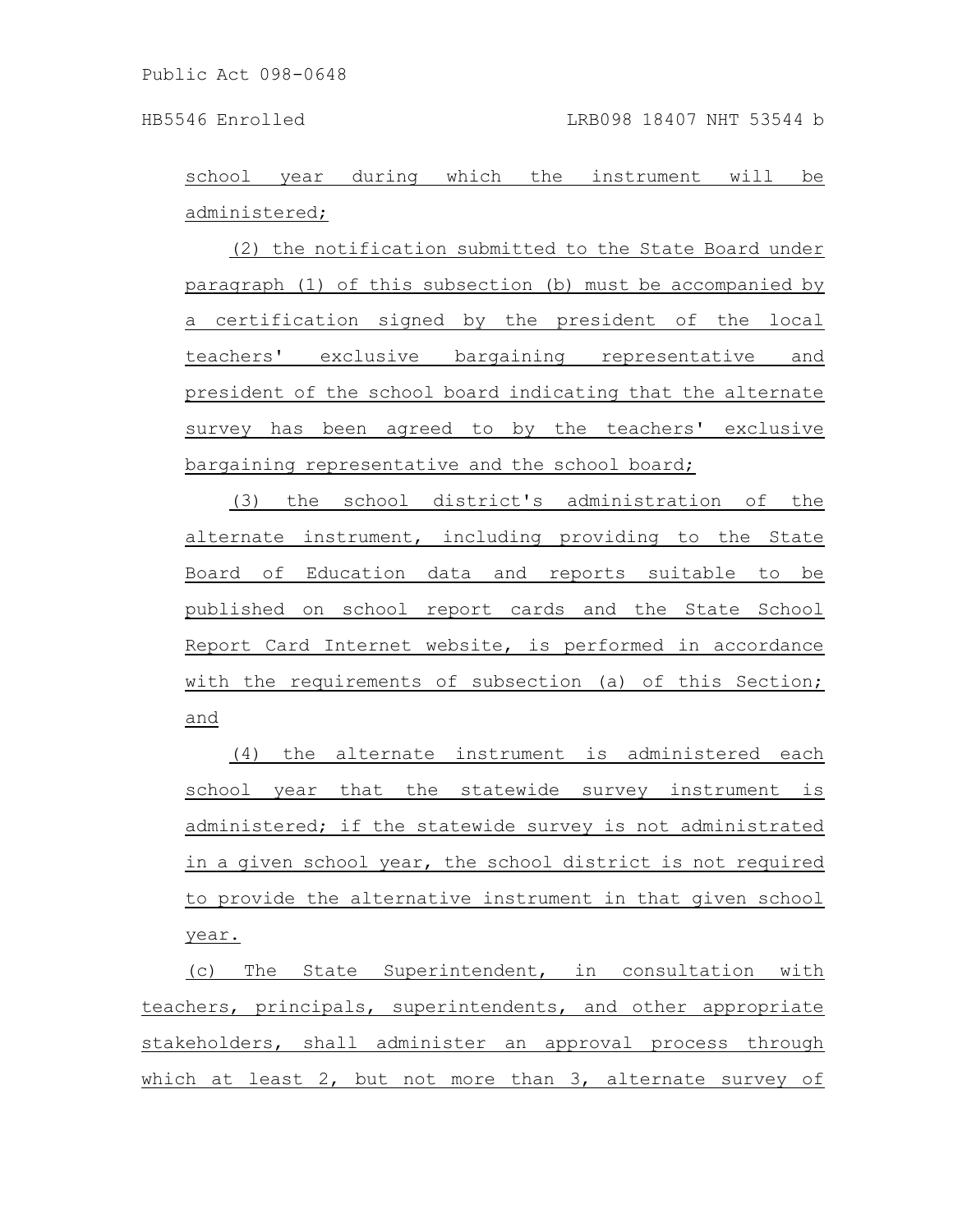learning conditions instruments will be approved by the State Superintendent following a determination by the State Superintendent that each approved instrument:

(1) meets all requirements of subsection (a) of this Section;

(2) provides a summation of indicator results of the alternative survey by a date established by the State Superintendent in a manner that allows the indicator results to be included on school report cards pursuant to Section 10-17a of this Code by October 31 of the school year following the instrument's administration;

(3) provides summary reports for each district and attendance center intended for parents and community stakeholders;

(4) meets scale reliability requirements using accepted testing measures;

(5) provides research-based evidence linking instrument content to one or more improved student outcomes; and

(6) has undergone and documented testing to prove validity.

The State Superintendent shall periodically review and update the list of approved alternate survey instruments, provided that at least 2, but no more than 3, alternate survey instruments shall be approved for use during any school year.

(d) Nothing contained in this amendatory Act of the 98th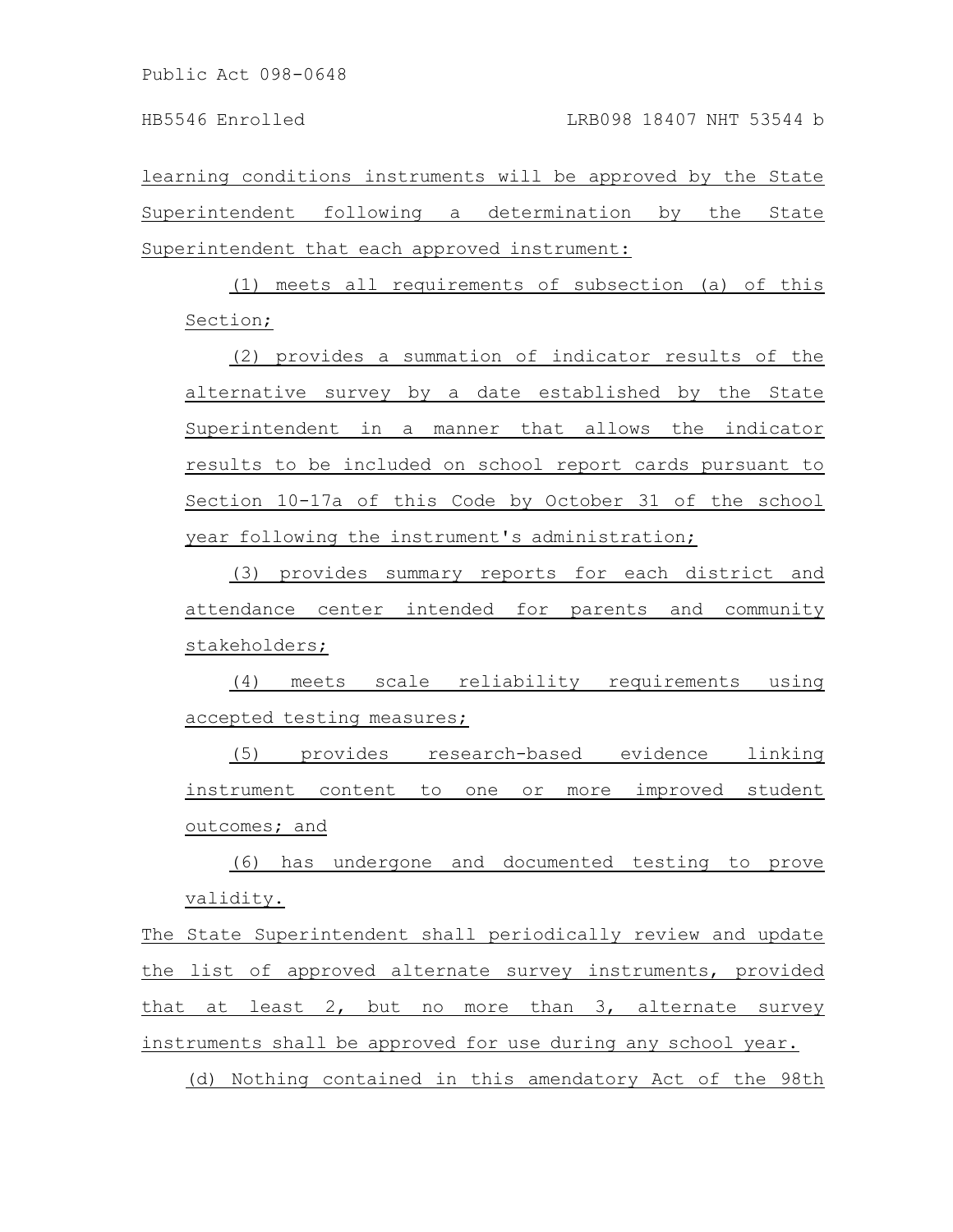General Assembly repeals, supersedes, invalidates, or nullifies final decisions in lawsuits pending on the effective date of this amendatory Act of the 98th General Assembly in Illinois courts involving the interpretation of Public Act  $97 - 8$ .

(Source: P.A. 97-8, eff. 6-13-11; 97-813, eff. 7-13-12.)

(105 ILCS 5/10-17a) (from Ch. 122, par. 10-17a)

Sec. 10-17a. State, school district, and school report cards.

(1) By October 31, 2013 and October 31 of each subsequent school year, the State Board of Education, through the State Superintendent of Education, shall prepare a State report card, school district report cards, and school report cards, and shall by the most economic means provide to each school district in this State, including special charter districts and districts subject to the provisions of Article 34, the report cards for the school district and each of its schools.

(2) In addition to any information required by federal law, the State Superintendent shall determine the indicators and presentation of the school report card, which must include, at a minimum, the most current data possessed by the State Board of Education related to the following:

(A) school characteristics and student demographics, including average class size, average teaching experience, student racial/ethnic breakdown, and the percentage of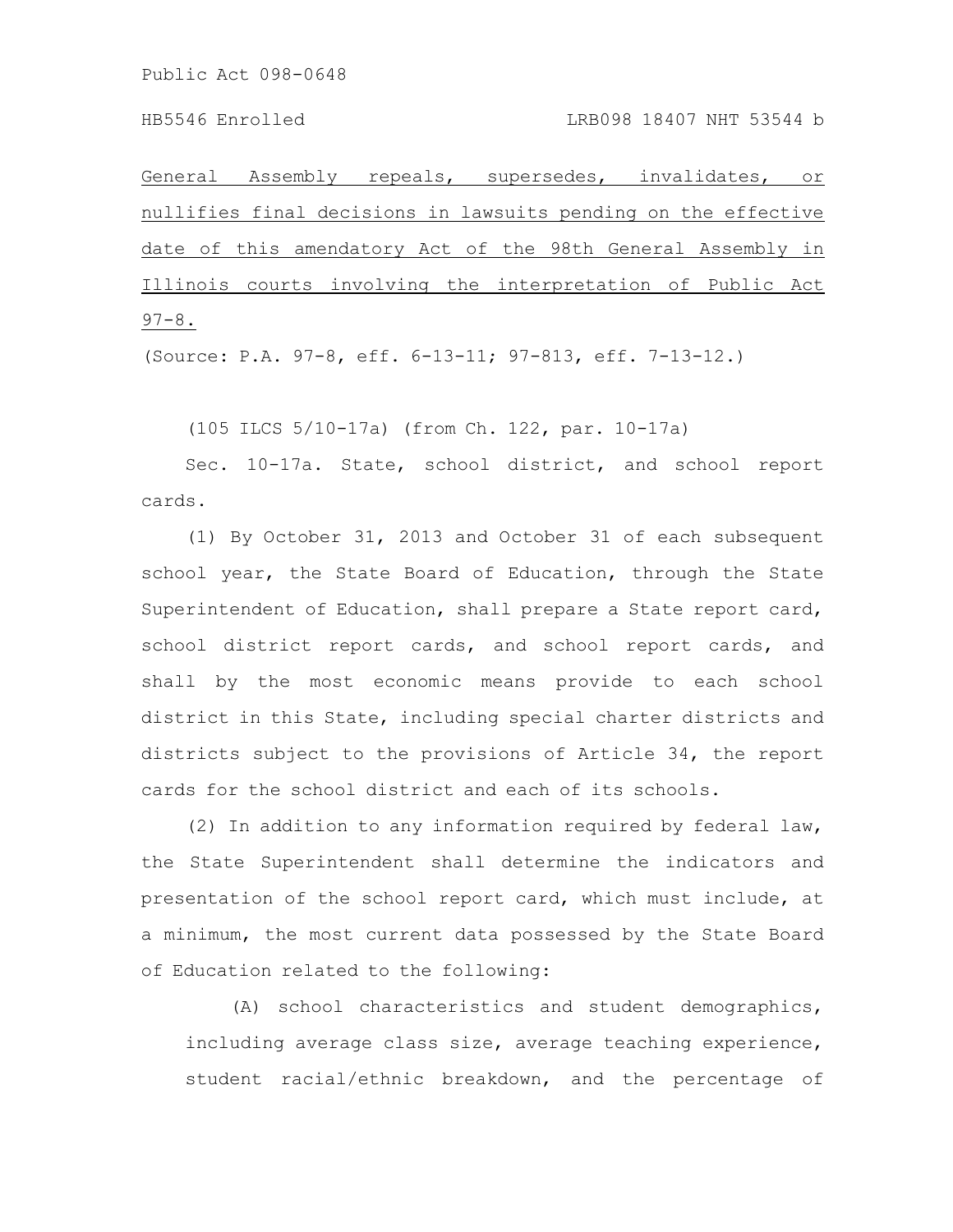students classified as low-income; the percentage of students classified as limited English proficiency; the percentage of students who have individualized education plans or 504 plans that provide for special education services; the percentage of students who annually transferred in or out of the school district; the per-pupil operating expenditure of the school district; and the per-pupil State average operating expenditure for the district type (elementary, high school, or unit);

(B) curriculum information, including, where applicable, Advanced Placement, International Baccalaureate or equivalent courses, dual enrollment courses, foreign language classes, school personnel resources (including Career Technical Education teachers), before and after school programs, extracurricular activities, subjects in which elective classes are offered, health and wellness initiatives (including the average number of days of Physical Education per week per student), approved programs of study, awards received, community partnerships, and special programs such as programming for the gifted and talented, students with disabilities, and work-study students;

(C) student outcomes, including, where applicable, the percentage of students meeting as well as exceeding State standards on assessments, the percentage of students in the eighth grade who pass Algebra, the percentage of students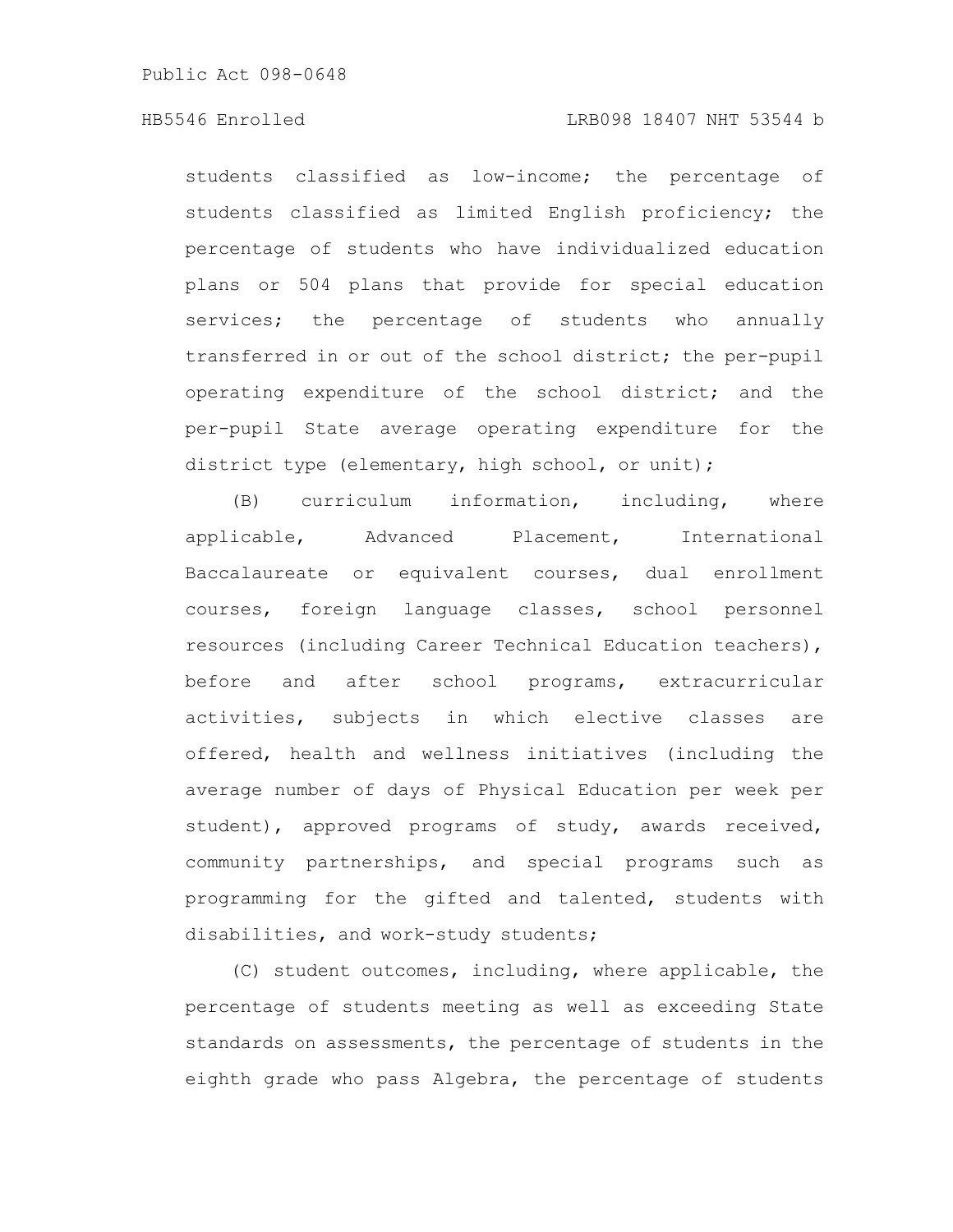enrolled in post-secondary institutions (including colleges, universities, community colleges, trade/vocational schools, and training programs leading to career certification within 2 semesters of high school graduation), the percentage of students graduating from high school who are college ready, the percentage of students graduating from high school who are career ready, and the percentage of graduates enrolled in community colleges, colleges, and universities who are in one or more courses that the community college, college, or university identifies as a remedial course;

(D) student progress, including, where applicable, the percentage of students in the ninth grade who have earned 5 credits or more without failing more than one core class, a measure of students entering kindergarten ready to learn, a measure of growth, and the percentage of students who enter high school on track for college and career readiness; and

(E) the school environment, including, where applicable, the percentage of students with less than 10 absences in a school year, the percentage of teachers with less than 10 absences in a school year for reasons other than professional development, leaves taken pursuant to the federal Family Medical Leave Act of 1993, long-term disability, or parental leaves, the 3-year average of the percentage of teachers returning to the school from the previous year, the number of different principals at the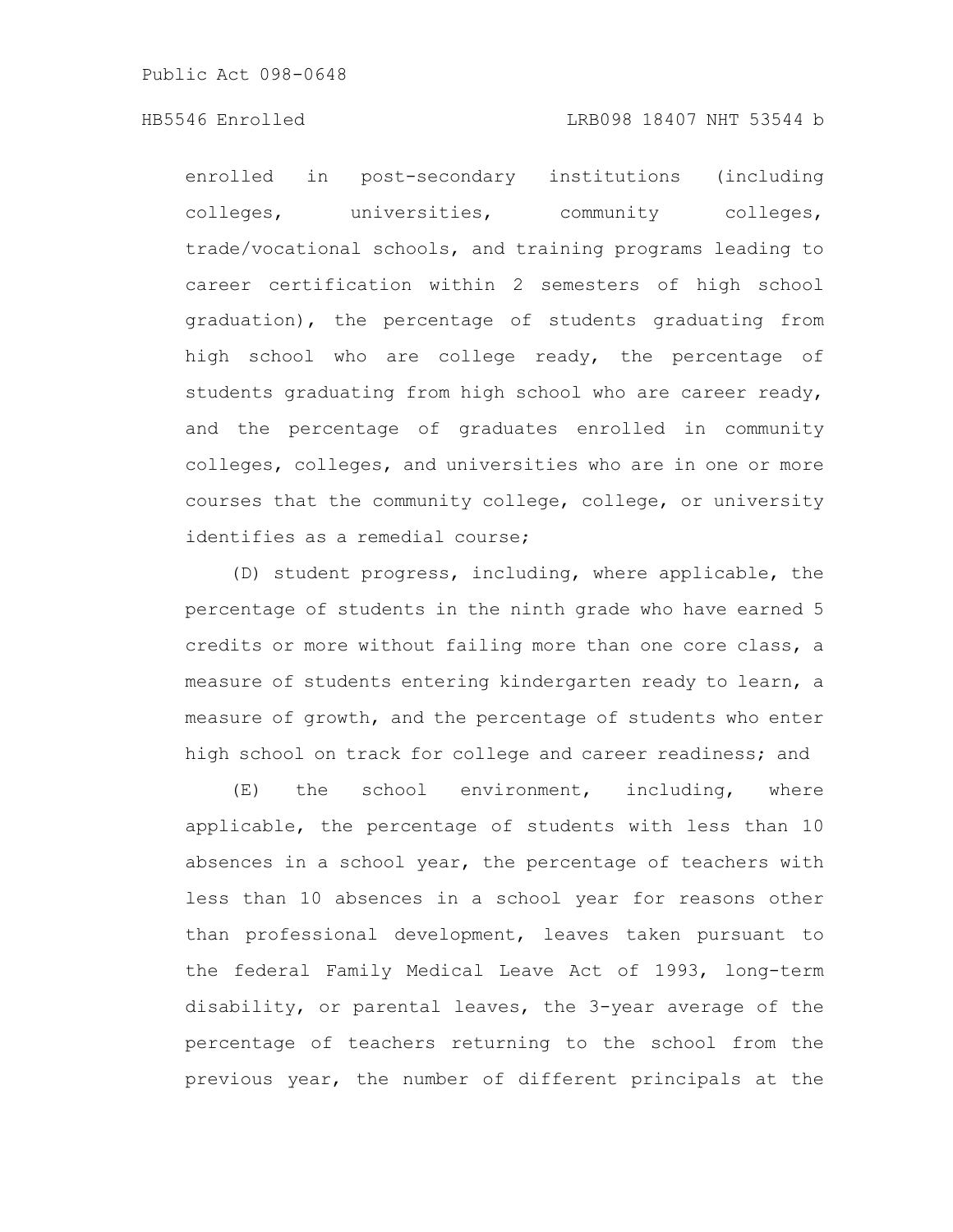school in the last 6 years, 2 or more indicators from any school climate survey selected or approved developed by the State and administered pursuant to Section 2-3.153 of this Code, with the same or similar indicators included on school report cards for all surveys selected or approved by the State pursuant to Section 2-3.153 of this Code, and the combined percentage of teachers rated as proficient or excellent in their most recent evaluation.

The school report card shall also provide information that allows for comparing the current outcome, progress, and environment data to the State average, to the school data from the past 5 years, and to the outcomes, progress, and environment of similar schools based on the type of school and enrollment of low-income, special education, and limited English proficiency students.

(3) At the discretion of the State Superintendent, the school district report card shall include a subset of the information identified in paragraphs (A) through (E) of subsection (2) of this Section, as well as information relating to the operating expense per pupil and other finances of the school district, and the State report card shall include a subset of the information identified in paragraphs (A) through (E) of subsection (2) of this Section.

(4) Notwithstanding anything to the contrary in this Section, in consultation with key education stakeholders, the State Superintendent shall at any time have the discretion to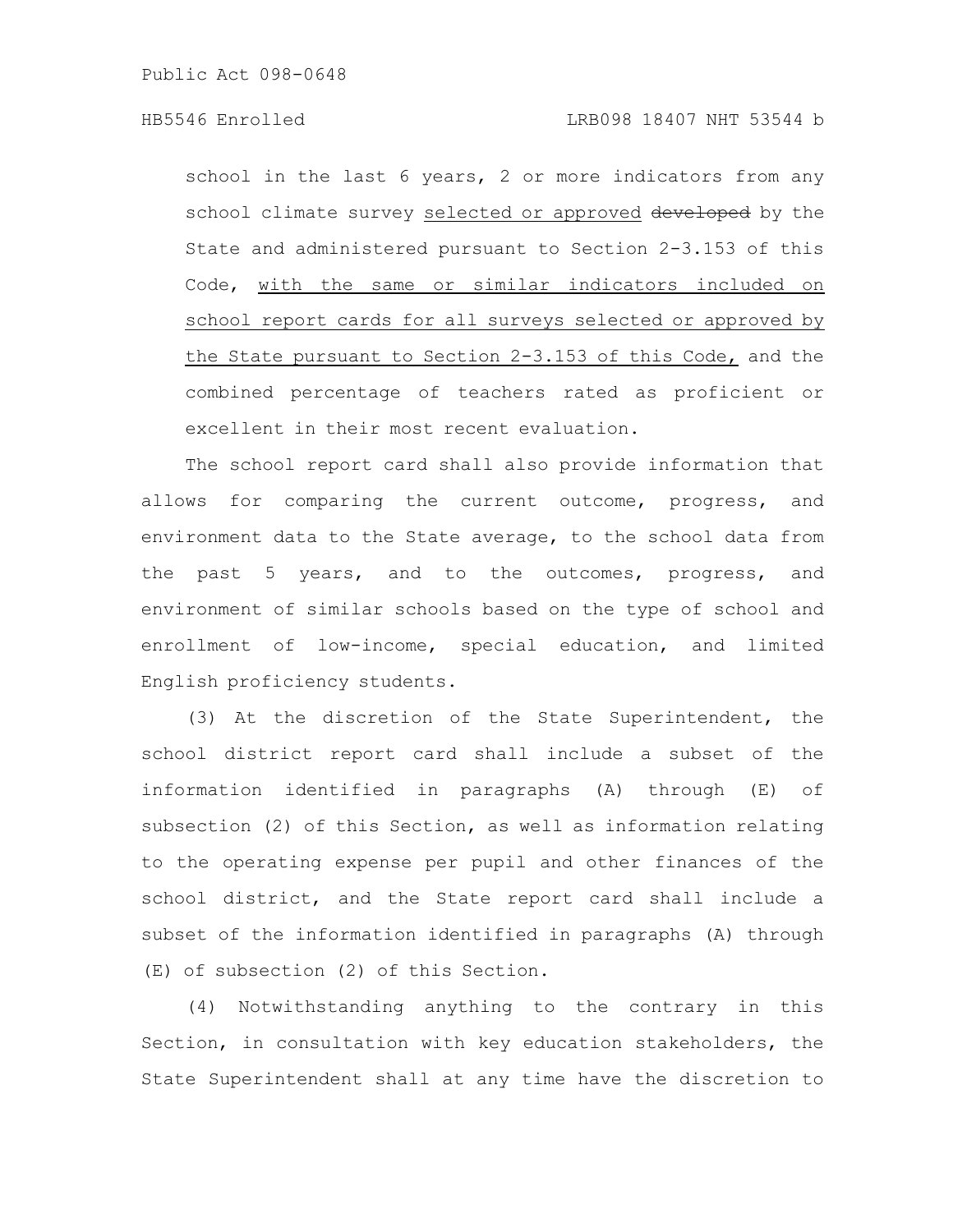amend or update any and all metrics on the school, district, or State report card.

(5) Annually, no more than 30 calendar days after receipt of the school district and school report cards from the State Superintendent of Education, each school district, including special charter districts and districts subject to the provisions of Article 34, shall present such report cards at a regular school board meeting subject to applicable notice requirements, post the report cards on the school district's Internet web site, if the district maintains an Internet web site, make the report cards available to a newspaper of general circulation serving the district, and, upon request, send the report cards home to a parent (unless the district does not maintain an Internet web site, in which case the report card shall be sent home to parents without request). If the district posts the report card on its Internet web site, the district shall send a written notice home to parents stating (i) that the report card is available on the web site, (ii) the address of the web site, (iii) that a printed copy of the report card will be sent to parents upon request, and (iv) the telephone number that parents may call to request a printed copy of the report card.

(6) Nothing contained in this amendatory Act of the 98th General Assembly repeals, supersedes, invalidates, or nullifies final decisions in lawsuits pending on the effective date of this amendatory Act of the 98th General Assembly in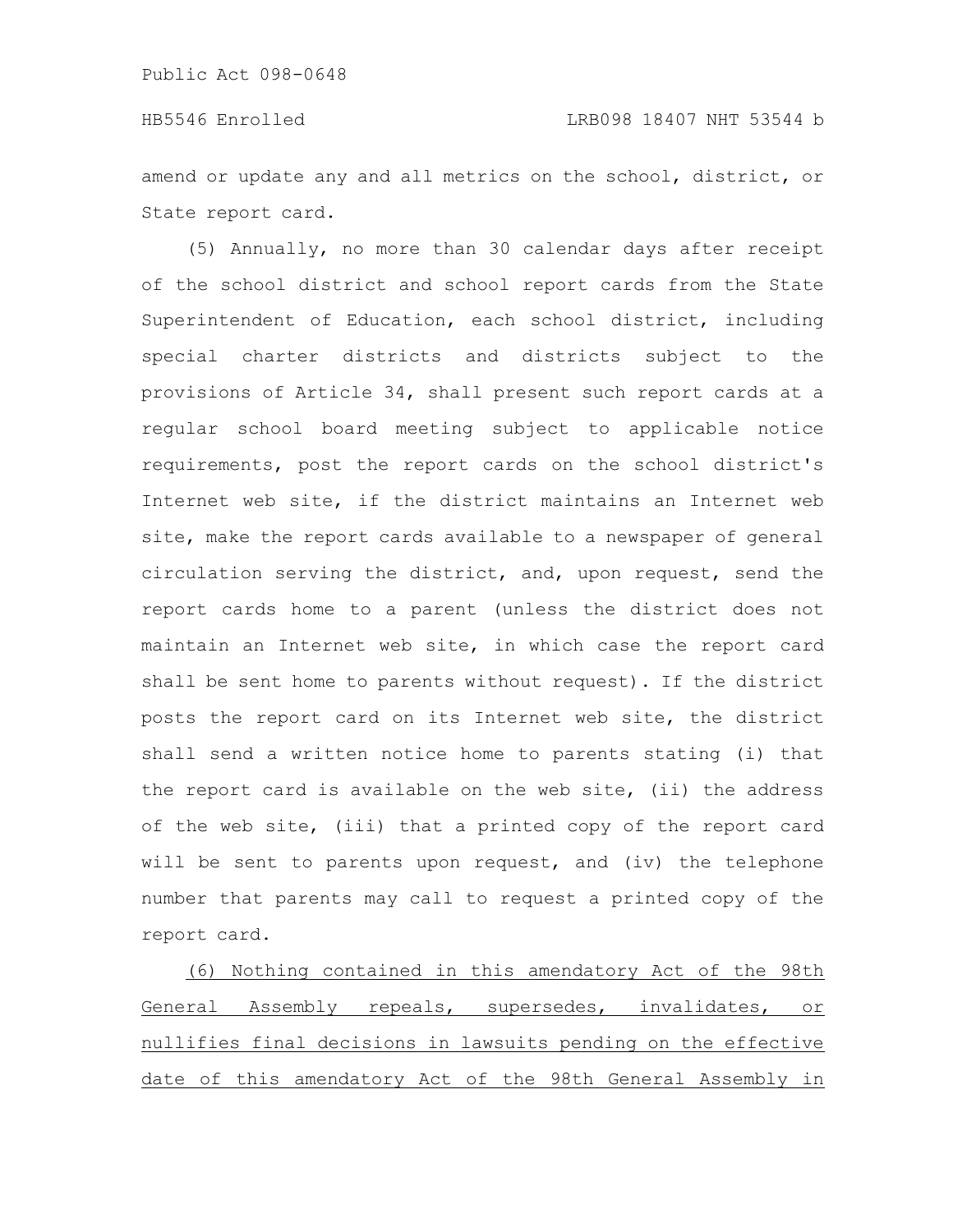Illinois courts involving the interpretation of Public Act  $97 - 8$ .

(Source: P.A. 97-671, eff. 1-24-12; 98-463, eff. 8-16-13.)

(105 ILCS 5/24-12) (from Ch. 122, par. 24-12)

Sec. 24-12. Removal or dismissal of teachers in contractual continued service.

(a) This subsection (a) applies only to honorable dismissals and recalls in which the notice of dismissal is provided on or before the end of the 2010-2011 school term. If a teacher in contractual continued service is removed or dismissed as a result of a decision of the board to decrease the number of teachers employed by the board or to discontinue some particular type of teaching service, written notice shall be mailed to the teacher and also given the teacher either by certified mail, return receipt requested or personal delivery with receipt at least 60 days before the end of the school term, together with a statement of honorable dismissal and the reason therefor, and in all such cases the board shall first remove or dismiss all teachers who have not entered upon contractual continued service before removing or dismissing any teacher who has entered upon contractual continued service and who is legally qualified to hold a position currently held by a teacher who has not entered upon contractual continued service.

As between teachers who have entered upon contractual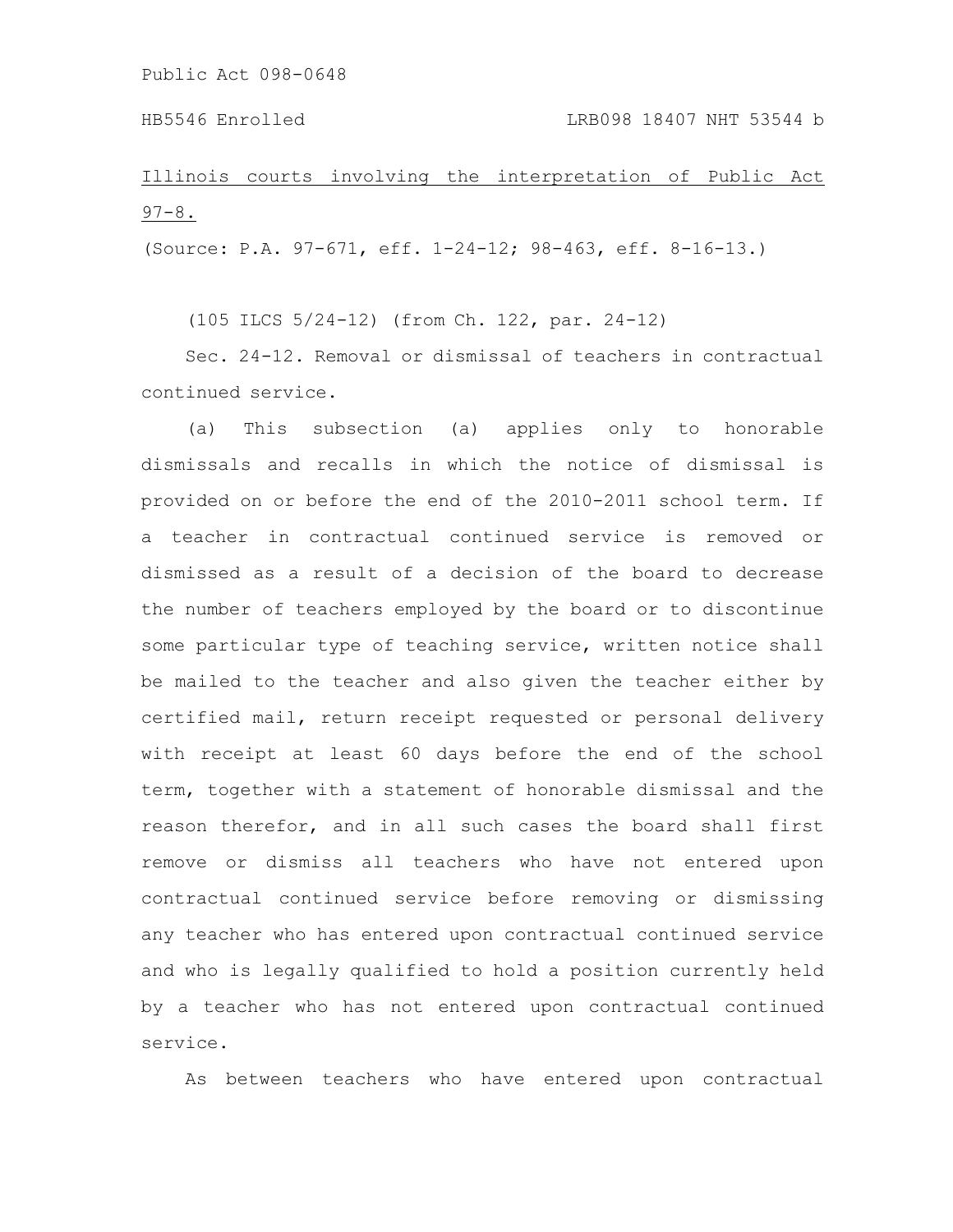continued service, the teacher or teachers with the shorter length of continuing service with the district shall be dismissed first unless an alternative method of determining the sequence of dismissal is established in a collective bargaining agreement or contract between the board and a professional faculty members' organization and except that this provision shall not impair the operation of any affirmative action program in the district, regardless of whether it exists by operation of law or is conducted on a voluntary basis by the board. Any teacher dismissed as a result of such decrease or discontinuance shall be paid all earned compensation on or before the third business day following the last day of pupil attendance in the regular school term.

If the board has any vacancies for the following school term or within one calendar year from the beginning of the following school term, the positions thereby becoming available shall be tendered to the teachers so removed or dismissed so far as they are legally qualified to hold such positions; provided, however, that if the number of honorable dismissal notices based on economic necessity exceeds 15% of the number of full time equivalent positions filled by certified employees (excluding principals and administrative personnel) during the preceding school year, then if the board has any vacancies for the following school term or within 2 calendar years from the beginning of the following school term, the positions so becoming available shall be tendered to the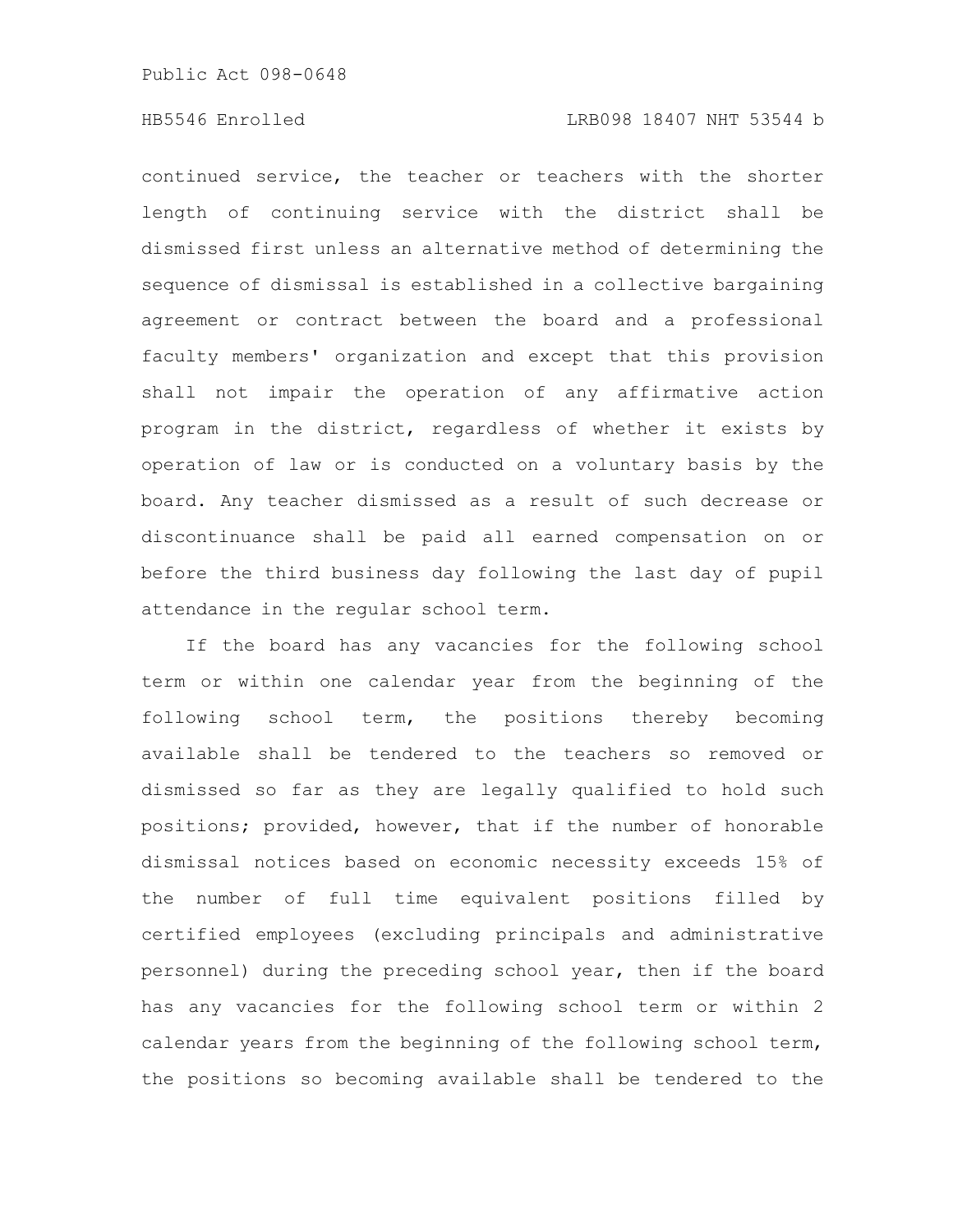teachers who were so notified and removed or dismissed whenever they are legally qualified to hold such positions. Each board shall, in consultation with any exclusive employee representatives, each year establish a list, categorized by positions, showing the length of continuing service of each teacher who is qualified to hold any such positions, unless an alternative method of determining a sequence of dismissal is established as provided for in this Section, in which case a list shall be made in accordance with the alternative method. Copies of the list shall be distributed to the exclusive employee representative on or before February 1 of each year. Whenever the number of honorable dismissal notices based upon economic necessity exceeds 5, or 150% of the average number of teachers honorably dismissed in the preceding 3 years, whichever is more, then the board also shall hold a public hearing on the question of the dismissals. Following the hearing and board review the action to approve any such reduction shall require a majority vote of the board members.

(b) This subsection (b) applies only to honorable dismissals and recalls in which the notice of dismissal is provided during the 2011-2012 school term or a subsequent school term. If any teacher, whether or not in contractual continued service, is removed or dismissed as a result of a decision of a school board to decrease the number of teachers employed by the board, a decision of a school board to discontinue some particular type of teaching service, or a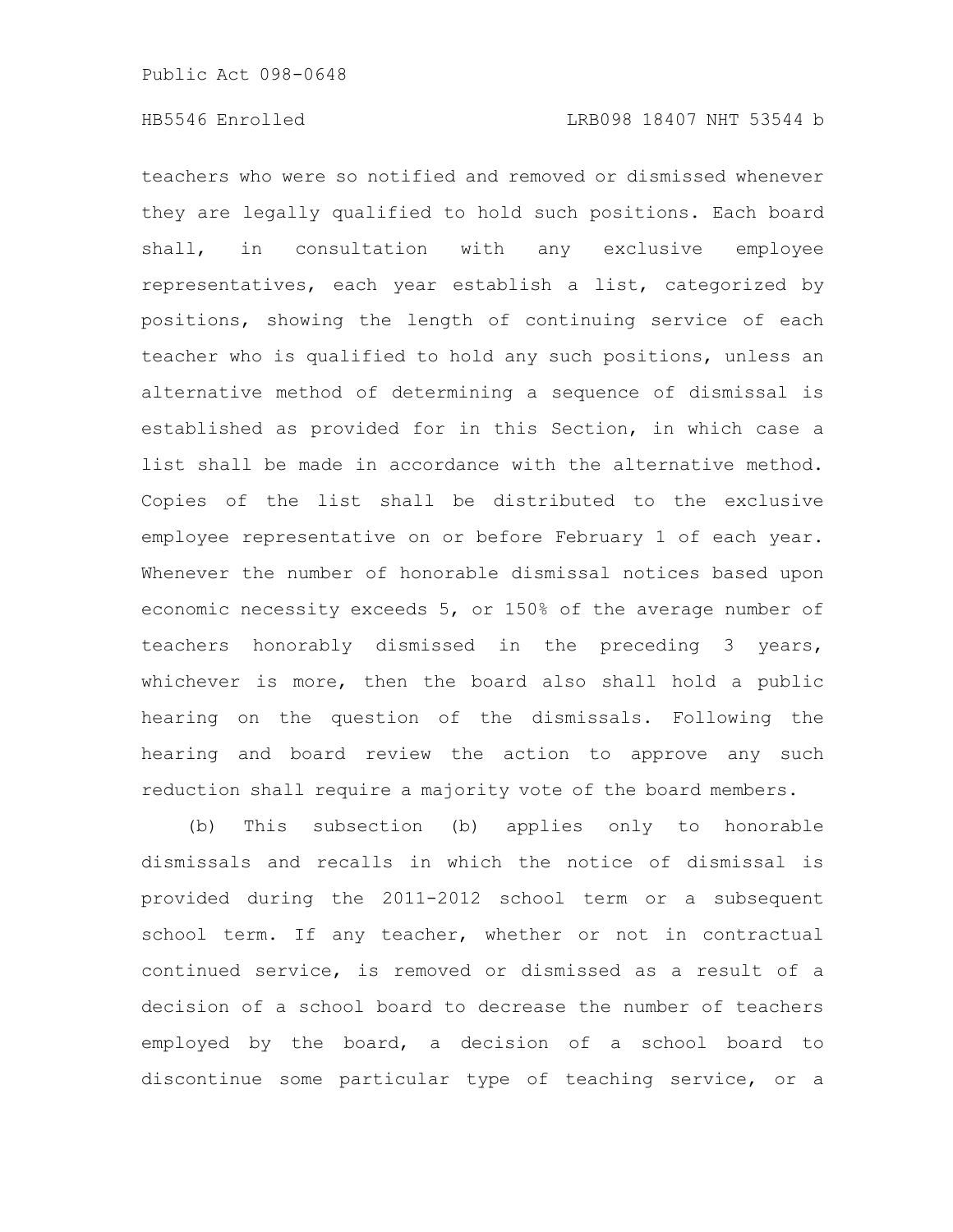reduction in the number of programs or positions in a special education joint agreement, then written notice must be mailed to the teacher and also given to the teacher either by certified mail, return receipt requested, or personal delivery with receipt at least 45 days before the end of the school term, together with a statement of honorable dismissal and the reason therefor, and in all such cases the sequence of dismissal shall occur in accordance with this subsection (b); except that this subsection (b) shall not impair the operation of any affirmative action program in the school district, regardless of whether it exists by operation of law or is conducted on a voluntary basis by the board.

Each teacher must be categorized into one or more positions for which the teacher is qualified to hold, based upon legal qualifications and any other qualifications established in a district or joint agreement job description, on or before the May 10 prior to the school year during which the sequence of dismissal is determined. Within each position and subject to agreements made by the joint committee on honorable dismissals that are authorized by subsection (c) of this Section, the school district or joint agreement must establish 4 groupings of teachers qualified to hold the position as follows:

(1) Grouping one shall consist of each teacher who is not in contractual continued service and who (i) has not received a performance evaluation rating, (ii) is employed for one school term or less to replace a teacher on leave,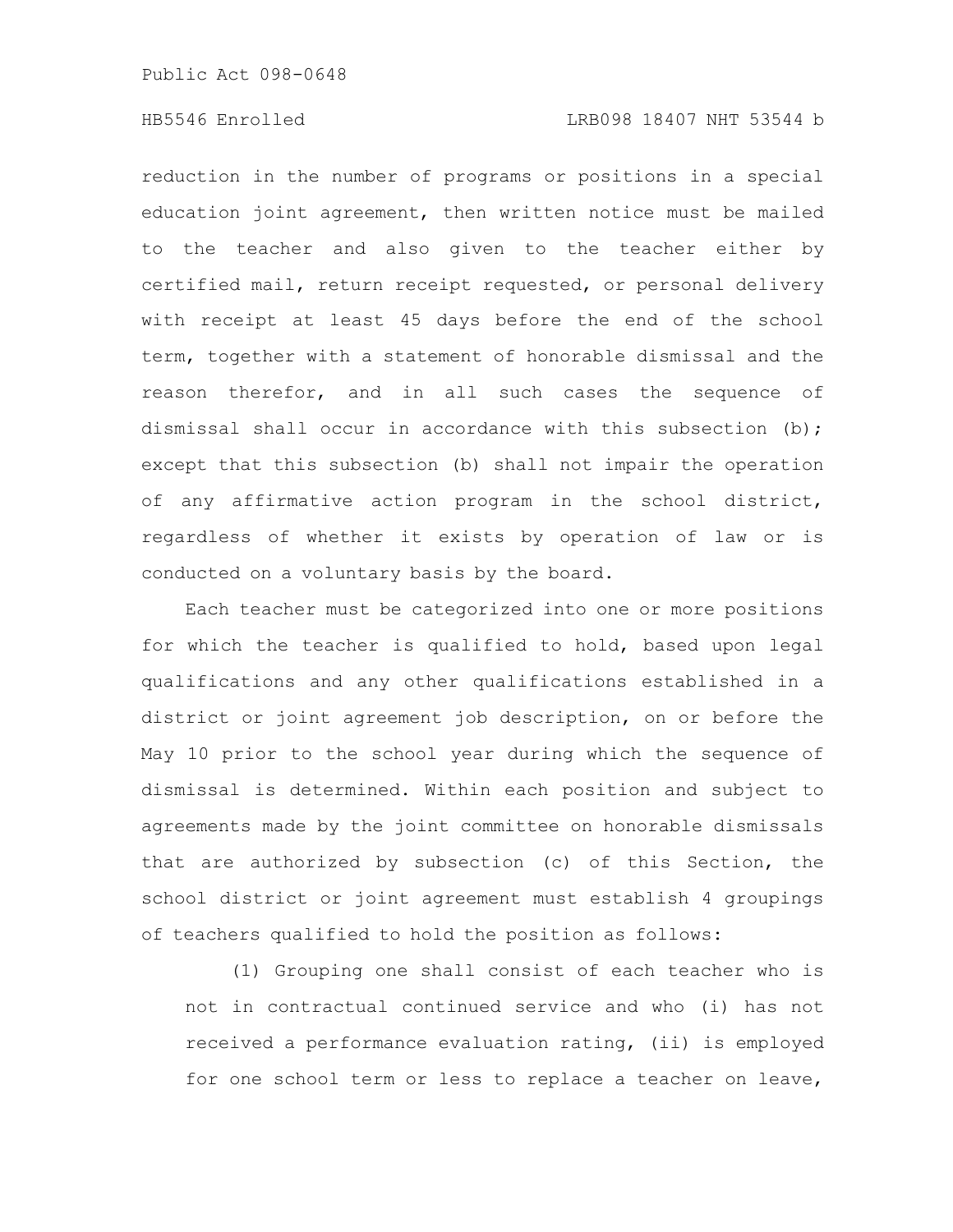or (iii) is employed on a part-time basis. "Part-time basis" for the purposes of this subsection (b) means a teacher who is employed to teach less than a full-day, teacher workload or less than 5 days of the normal student attendance week, unless otherwise provided for in a collective bargaining agreement between the district and the exclusive representative of the district's teachers. For the purposes of this Section, a teacher (A) who is employed as a full-time teacher but who actually teaches or is otherwise present and participating in the district's educational program for less than a school term or (B) who, in the immediately previous school term, was employed on a full-time basis and actually taught or was otherwise present and participated in the district's educational program for 120 days or more is not considered employed on a part-time basis.

(2) Grouping 2 shall consist of each teacher with a Needs Improvement or Unsatisfactory performance evaluation rating on either of the teacher's last 2 performance evaluation ratings.

(3) Grouping 3 shall consist of each teacher with a performance evaluation rating of at least Satisfactory or Proficient on both of the teacher's last 2 performance evaluation ratings, if 2 ratings are available, or on the teacher's last performance evaluation rating, if only one rating is available, unless the teacher qualifies for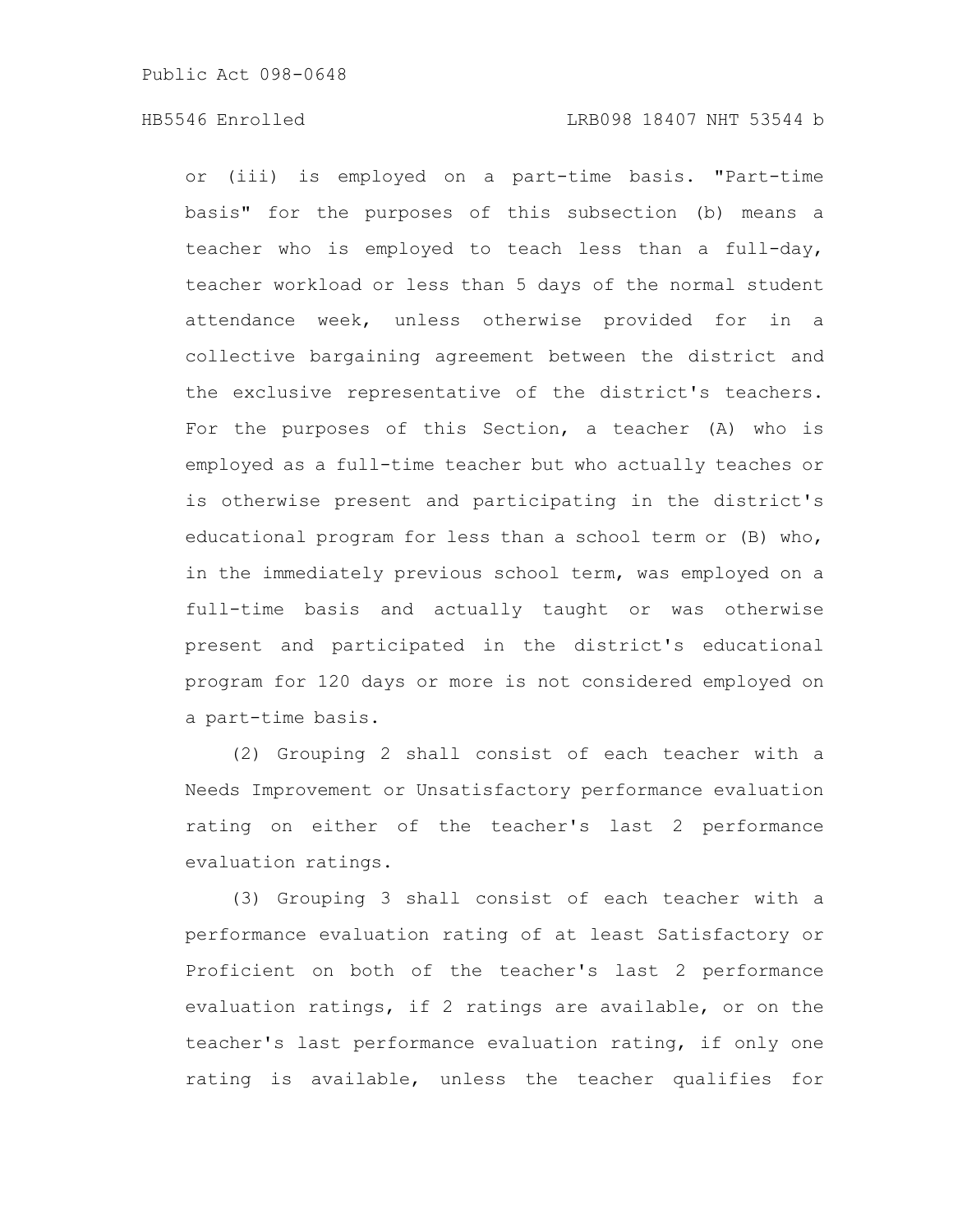placement into grouping 4.

(4) Grouping 4 shall consist of each teacher whose last 2 performance evaluation ratings are Excellent and each teacher with 2 Excellent performance evaluation ratings out of the teacher's last 3 performance evaluation ratings with a third rating of Satisfactory or Proficient.

Among teachers qualified to hold a position, teachers must be dismissed in the order of their groupings, with teachers in grouping one dismissed first and teachers in grouping 4 dismissed last.

Within grouping one, the sequence of dismissal must be at the discretion of the school district or joint agreement. Within grouping 2, the sequence of dismissal must be based upon average performance evaluation ratings, with the teacher or teachers with the lowest average performance evaluation rating dismissed first. A teacher's average performance evaluation rating must be calculated using the average of the teacher's last 2 performance evaluation ratings, if 2 ratings are available, or the teacher's last performance evaluation rating, if only one rating is available, using the following numerical values: 4 for Excellent; 3 for Proficient or Satisfactory; 2 for Needs Improvement; and 1 for Unsatisfactory. As between or among teachers in grouping 2 with the same average performance evaluation rating and within each of groupings 3 and 4, the teacher or teachers with the shorter length of continuing service with the school district or joint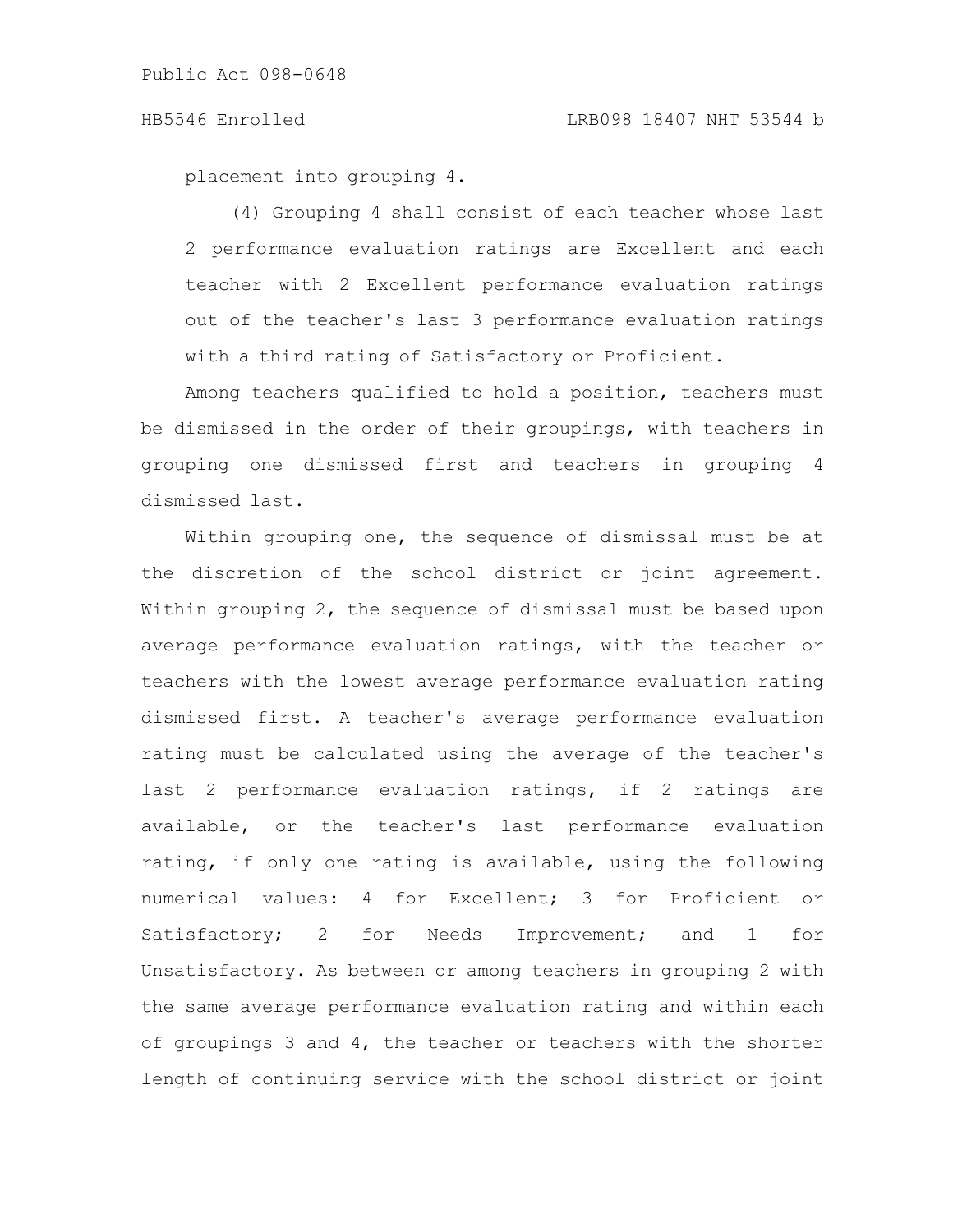agreement must be dismissed first unless an alternative method of determining the sequence of dismissal is established in a collective bargaining agreement or contract between the board and a professional faculty members' organization.

Each board, including the governing board of a joint agreement, shall, in consultation with any exclusive employee representatives, each year establish a sequence of honorable dismissal list categorized by positions and the groupings defined in this subsection (b). Copies of the list showing each teacher by name and categorized by positions and the groupings defined in this subsection (b) must be distributed to the exclusive bargaining representative at least 75 days before the end of the school term, provided that the school district or joint agreement may, with notice to any exclusive employee representatives, move teachers from grouping one into another grouping during the period of time from 75 days until 45 days before the end of the school term. Each year, each board shall also establish, in consultation with any exclusive employee representatives, a list showing the length of continuing service of each teacher who is qualified to hold any such positions, unless an alternative method of determining a sequence of dismissal is established as provided for in this Section, in which case a list must be made in accordance with the alternative method. Copies of the list must be distributed to the exclusive employee representative at least 75 days before the end of the school term.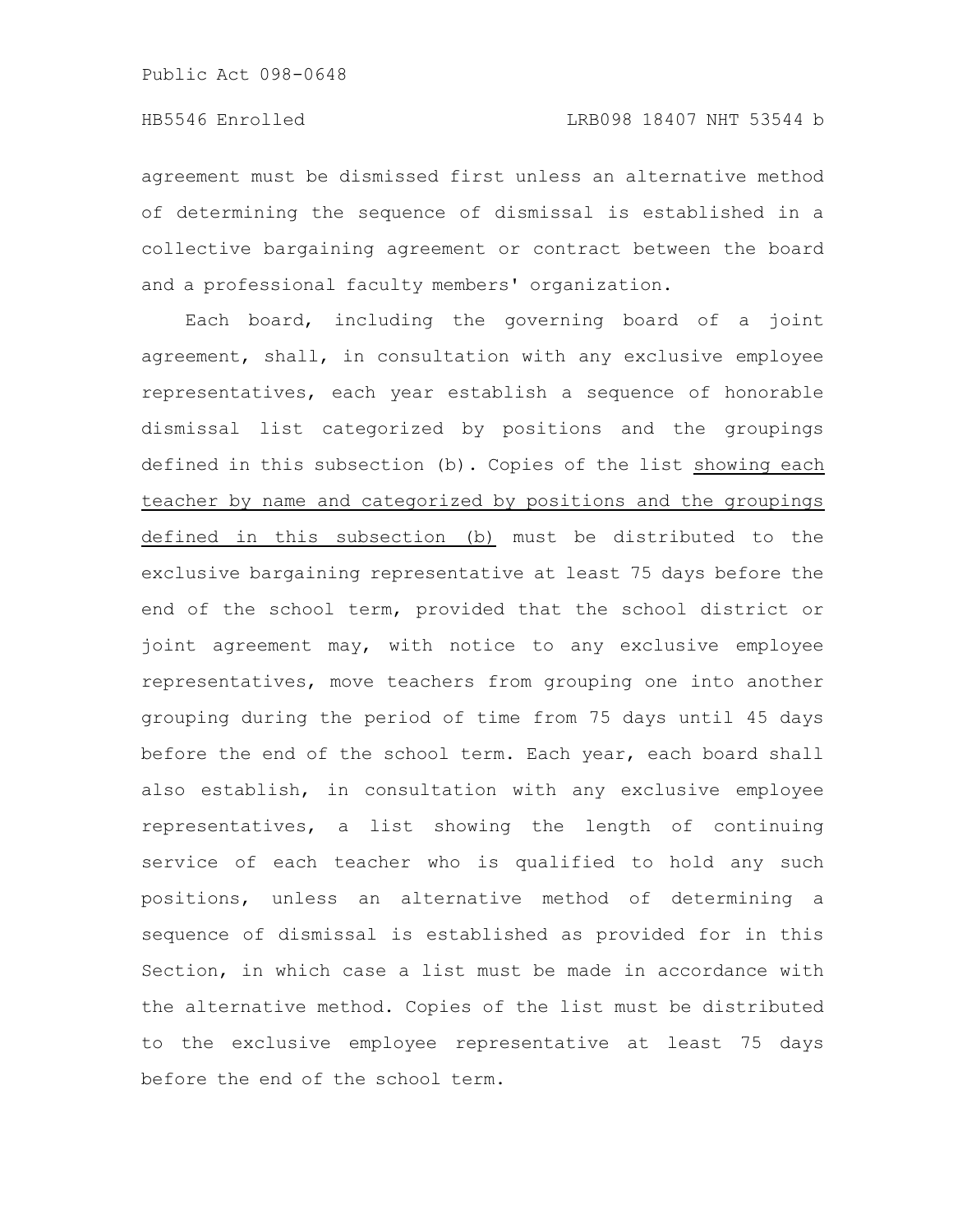Any teacher dismissed as a result of such decrease or discontinuance must be paid all earned compensation on or before the third business day following the last day of pupil attendance in the regular school term.

If the board or joint agreement has any vacancies for the following school term or within one calendar year from the beginning of the following school term, the positions thereby becoming available must be tendered to the teachers so removed or dismissed who were in groupings 3 or 4 of the sequence of dismissal and are qualified to hold the positions, based upon legal qualifications and any other qualifications established in a district or joint agreement job description, on or before the May 10 prior to the date of the positions becoming available, provided that if the number of honorable dismissal notices based on economic necessity exceeds 15% of the number of full-time equivalent positions filled by certified employees (excluding principals and administrative personnel) during the preceding school year, then the recall period is for the following school term or within 2 calendar years from the beginning of the following school term. If the board or joint agreement has any vacancies within the period from the beginning of the following school term through February 1 of the following school term (unless a date later than February 1, but no later than 6 months from the beginning of the following school term, is established in a collective bargaining agreement), the positions thereby becoming available must be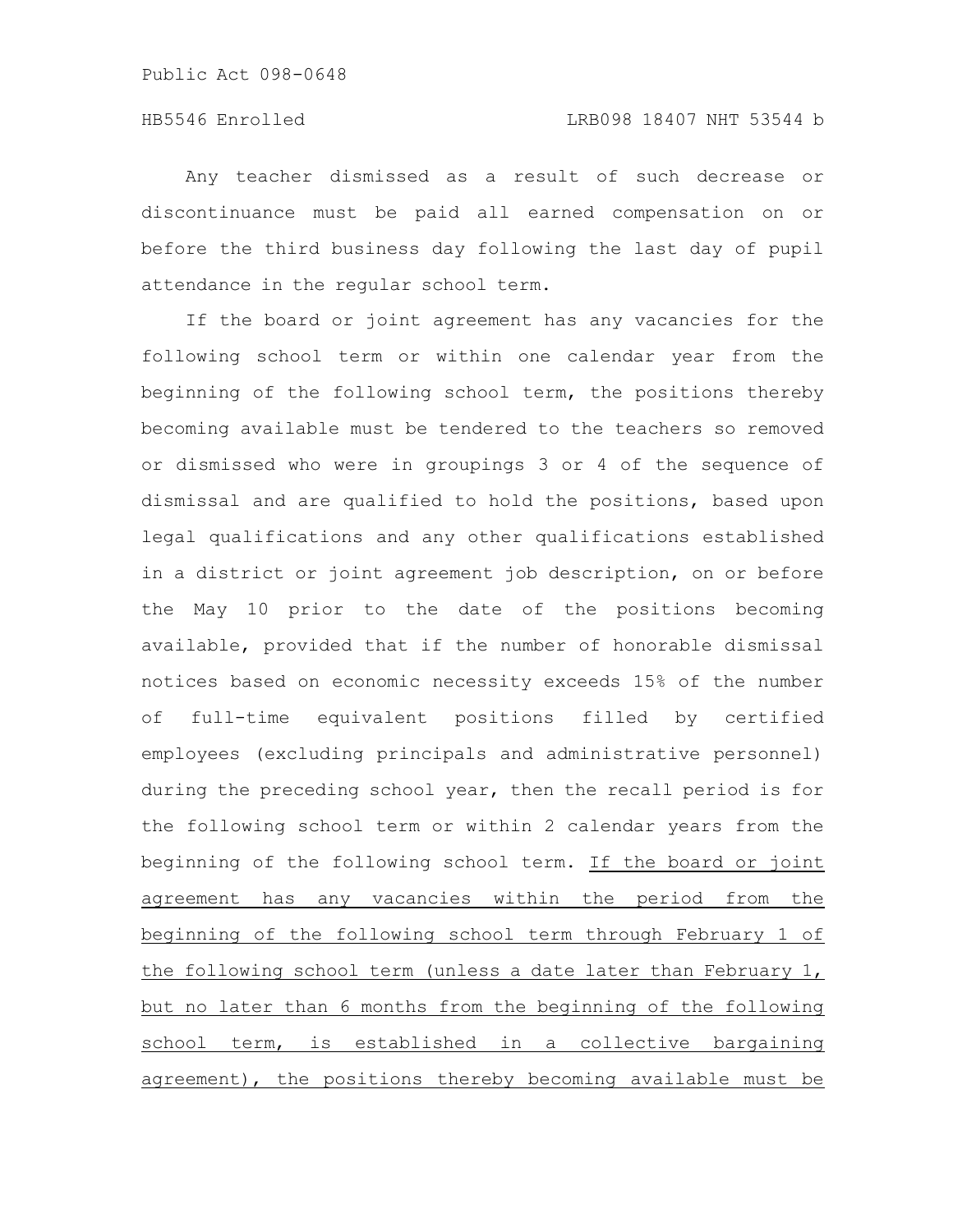tendered to the teachers so removed or dismissed who were in grouping 2 of the sequence of dismissal due to one "needs improvement" rating on either of the teacher's last 2 performance evaluation ratings, provided that, if 2 ratings are available, the other performance evaluation rating used for grouping purposes is "satisfactory", "proficient", or "excellent", and are qualified to hold the positions, based upon legal qualifications and any other qualifications established in a district or joint agreement job description, on or before the May 10 prior to the date of the positions becoming available. On and after the effective date of this amendatory Act of the 98th General Assembly, the preceding sentence shall apply to teachers removed or dismissed by honorable dismissal, even if notice of honorable dismissal occurred during the 2013-2014 school year. Among teachers eligible for recall pursuant to the preceding sentence, the order of recall must be in inverse order of dismissal, unless an alternative order of recall is established in a collective bargaining agreement or contract between the board and a professional faculty members' organization. Whenever the number of honorable dismissal notices based upon economic necessity exceeds 5 notices or 150% of the average number of teachers honorably dismissed in the preceding 3 years, whichever is more, then the school board or governing board of a joint agreement, as applicable, shall also hold a public hearing on the question of the dismissals. Following the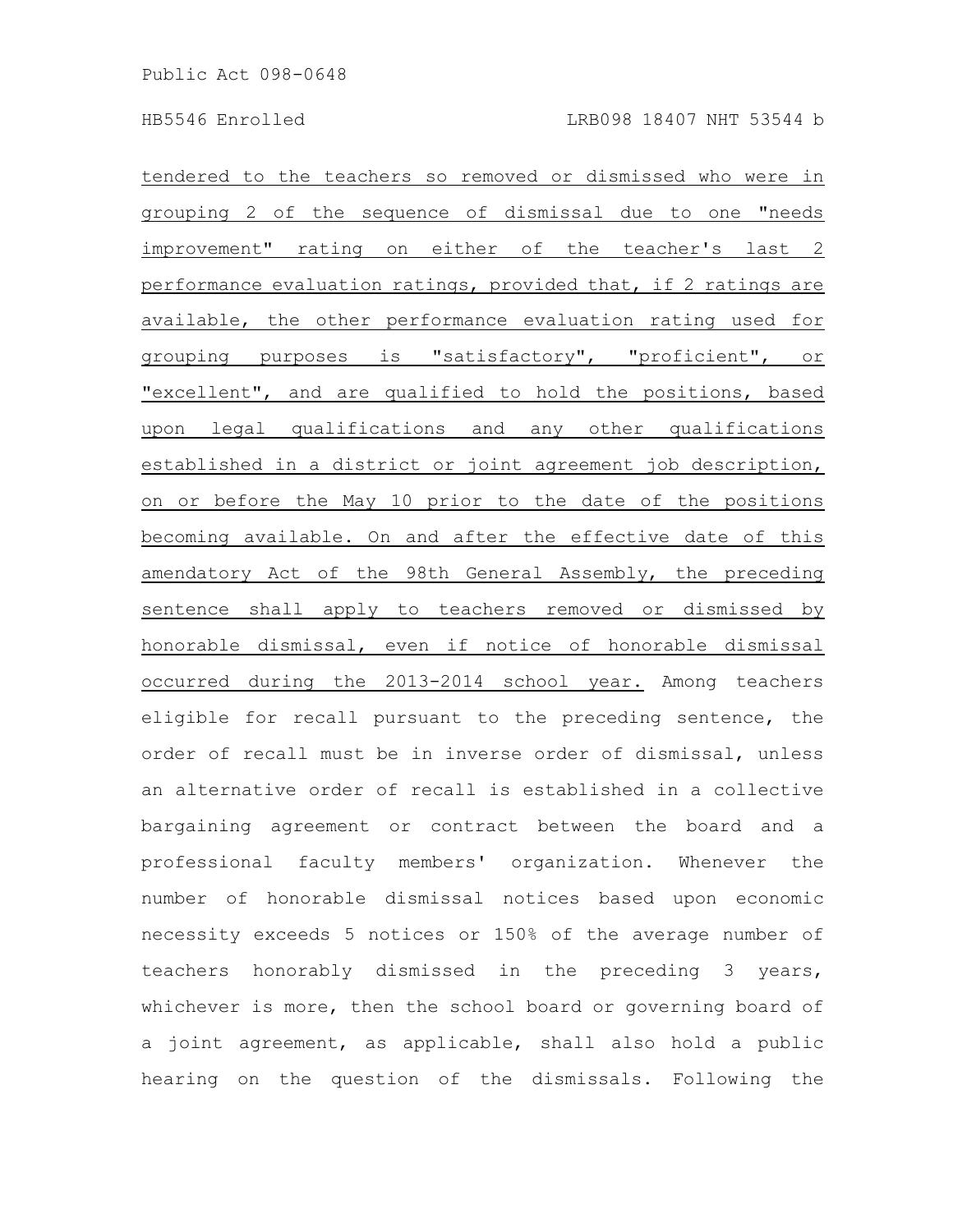hearing and board review, the action to approve any such reduction shall require a majority vote of the board members.

For purposes of this subsection (b), subject to agreement on an alternative definition reached by the joint committee described in subsection (c) of this Section, a teacher's performance evaluation rating means the overall performance evaluation rating resulting from an annual or biennial performance evaluation conducted pursuant to Article 24A of this Code by the school district or joint agreement determining the sequence of dismissal, not including any performance evaluation conducted during or at the end of a remediation period. No more than one evaluation rating each school term shall be one of the evaluation ratings used for the purpose of determining the sequence of dismissal. Except as otherwise provided in this subsection for any performance evaluations conducted during or at the end of a remediation period, if multiple performance evaluations are conducted in a school term, only the rating from the last evaluation conducted prior to establishing the sequence of honorable dismissal list in such school term shall be the one evaluation rating from that school term used for the purpose of determining the sequence of dismissal. Averaging ratings from multiple evaluations is not permitted unless otherwise agreed to in a collective bargaining agreement or contract between the board and a professional faculty members' organization. The preceding 3 sentences are not a legislative declaration that existing law does or does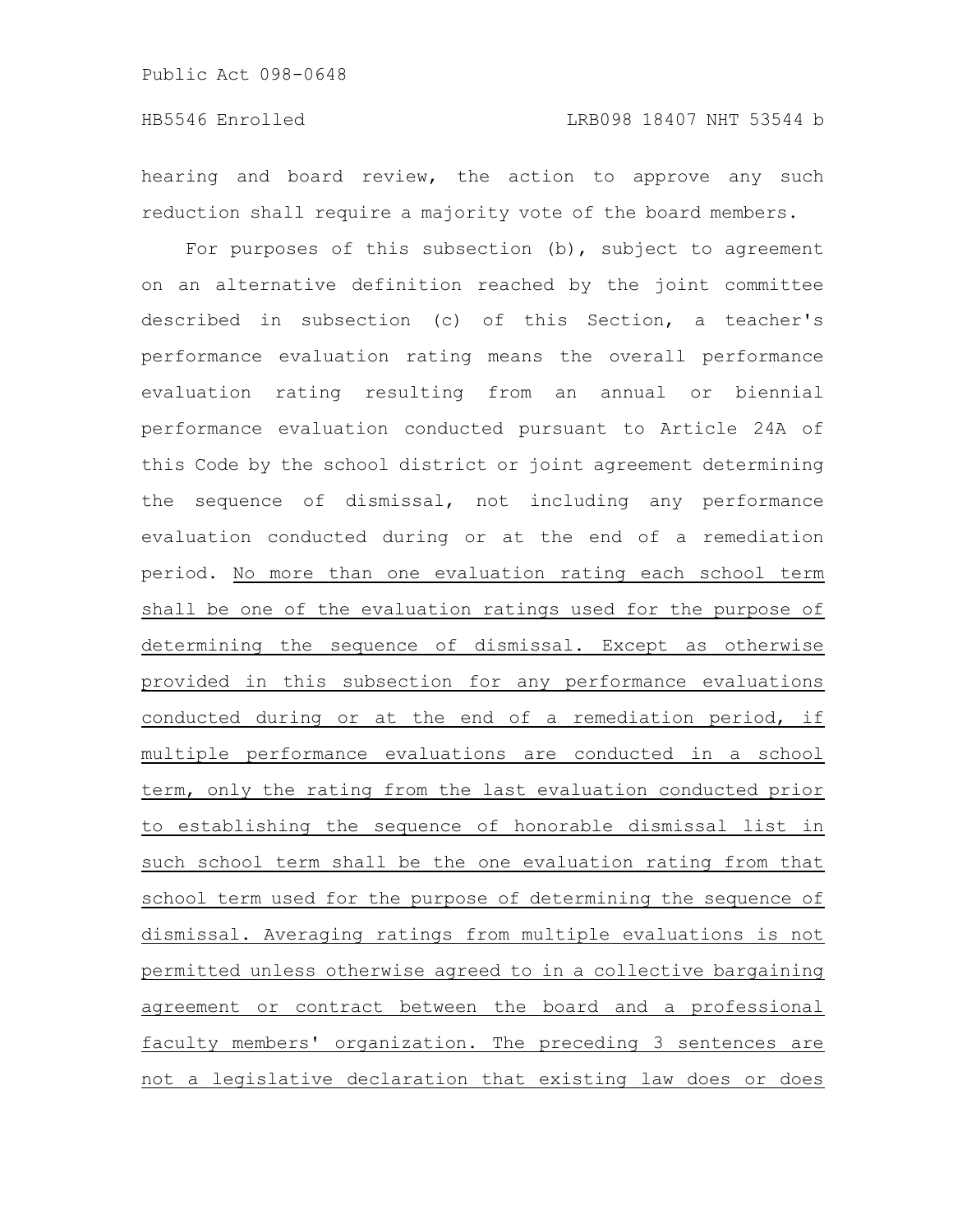not already require that only one performance evaluation each school term shall be used for the purpose of determining the sequence of dismissal. For performance evaluation ratings determined prior to September 1, 2012, any school district or joint agreement with a performance evaluation rating system that does not use either of the rating category systems specified in subsection (d) of Section 24A-5 of this Code for all teachers must establish a basis for assigning each teacher a rating that complies with subsection (d) of Section 24A-5 of this Code for all of the performance evaluation ratings that are to be used to determine the sequence of dismissal. A teacher's grouping and ranking on a sequence of honorable dismissal shall be deemed a part of the teacher's performance evaluation, and that information shall may be disclosed to the exclusive bargaining representative as part of a sequence of honorable dismissal list, notwithstanding any laws prohibiting disclosure of such information. A performance evaluation rating may be used to determine the sequence of dismissal, notwithstanding the pendency of any grievance resolution or arbitration procedures relating to the performance evaluation. If a teacher has received at least one performance evaluation rating conducted by the school district or joint agreement determining the sequence of dismissal and a subsequent performance evaluation is not conducted in any school year in which such evaluation is required to be conducted under Section 24A-5 of this Code, the teacher's performance evaluation rating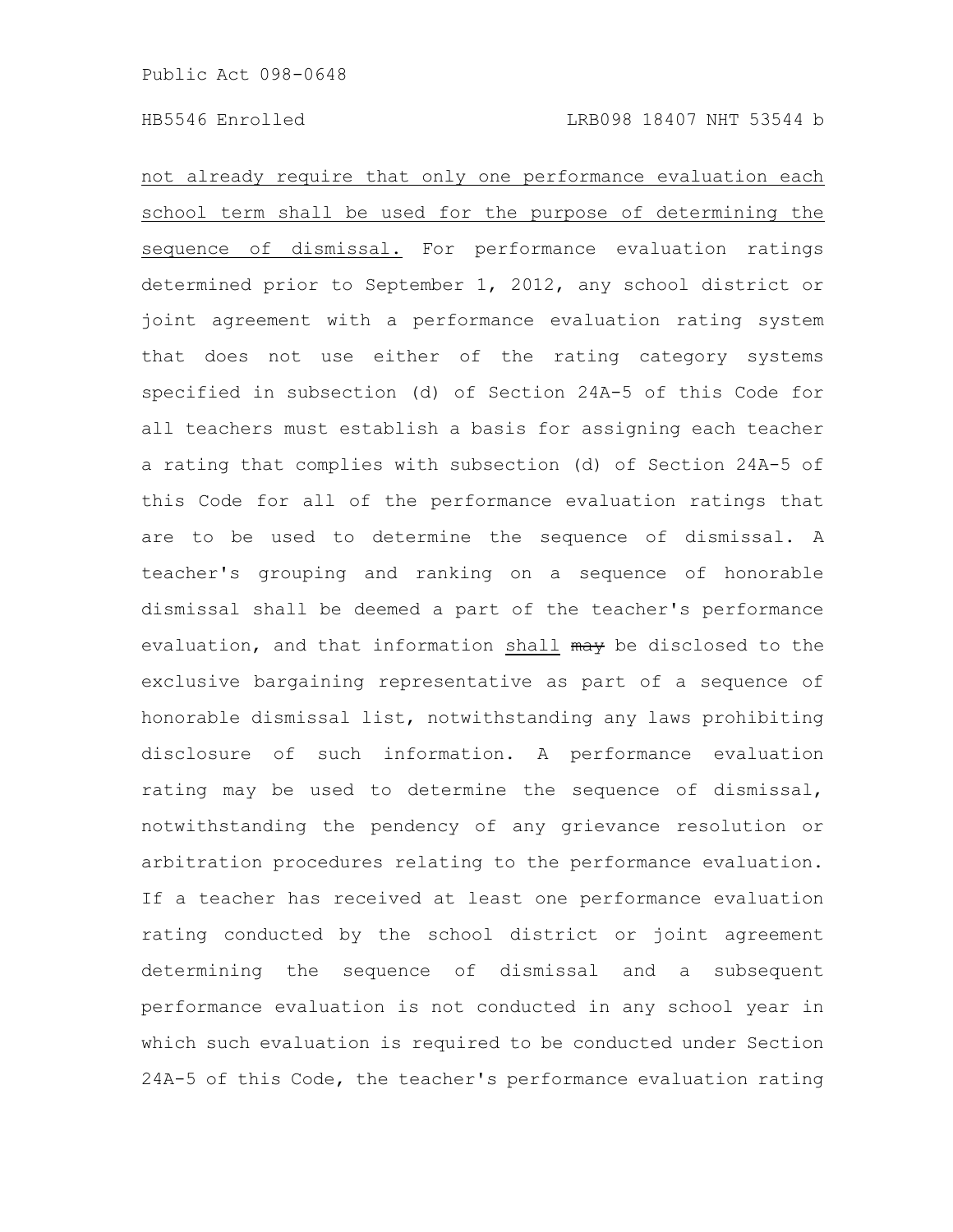Public Act 098-0648

# HB5546 Enrolled LRB098 18407 NHT 53544 b

for that school year for purposes of determining the sequence of dismissal is deemed Proficient. If a performance evaluation rating is nullified as the result of an arbitration, administrative agency, or court determination, then the school district or joint agreement is deemed to have conducted a performance evaluation for that school year, but the performance evaluation rating may not be used in determining the sequence of dismissal.

Nothing in this subsection (b) shall be construed as limiting the right of a school board or governing board of a joint agreement to dismiss a teacher not in contractual continued service in accordance with Section 24-11 of this Code.

Any provisions regarding the sequence of honorable dismissals and recall of honorably dismissed teachers in a collective bargaining agreement entered into on or before January 1, 2011 and in effect on the effective date of this amendatory Act of the 97th General Assembly that may conflict with this amendatory Act of the 97th General Assembly shall remain in effect through the expiration of such agreement or June 30, 2013, whichever is earlier.

(c) Each school district and special education joint agreement must use a joint committee composed of equal representation selected by the school board and its teachers or, if applicable, the exclusive bargaining representative of its teachers, to address the matters described in paragraphs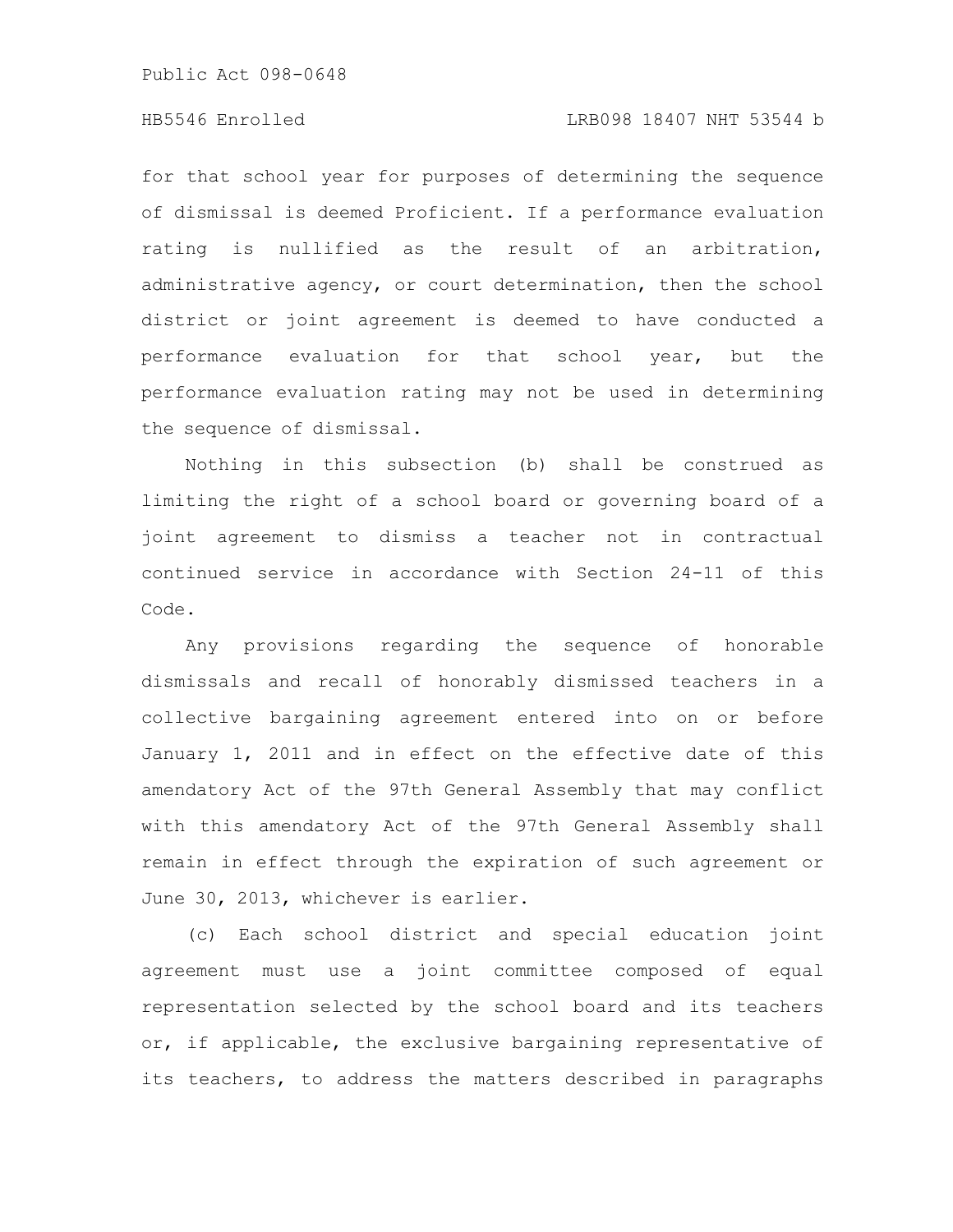(1) through (5) of this subsection (c) pertaining to honorable dismissals under subsection (b) of this Section.

(1) The joint committee must consider and may agree to criteria for excluding from grouping 2 and placing into grouping 3 a teacher whose last 2 performance evaluations include a Needs Improvement and either a Proficient or Excellent.

(2) The joint committee must consider and may agree to an alternative definition for grouping 4, which definition must take into account prior performance evaluation ratings and may take into account other factors that relate to the school district's or program's educational objectives. An alternative definition for grouping 4 may not permit the inclusion of a teacher in the grouping with a Needs Improvement or Unsatisfactory performance evaluation rating on either of the teacher's last 2 performance evaluation ratings.

(3) The joint committee may agree to including within the definition of a performance evaluation rating a performance evaluation rating administered by a school district or joint agreement other than the school district or joint agreement determining the sequence of dismissal.

(4) For each school district or joint agreement that administers performance evaluation ratings that are inconsistent with either of the rating category systems specified in subsection (d) of Section 24A-5 of this Code,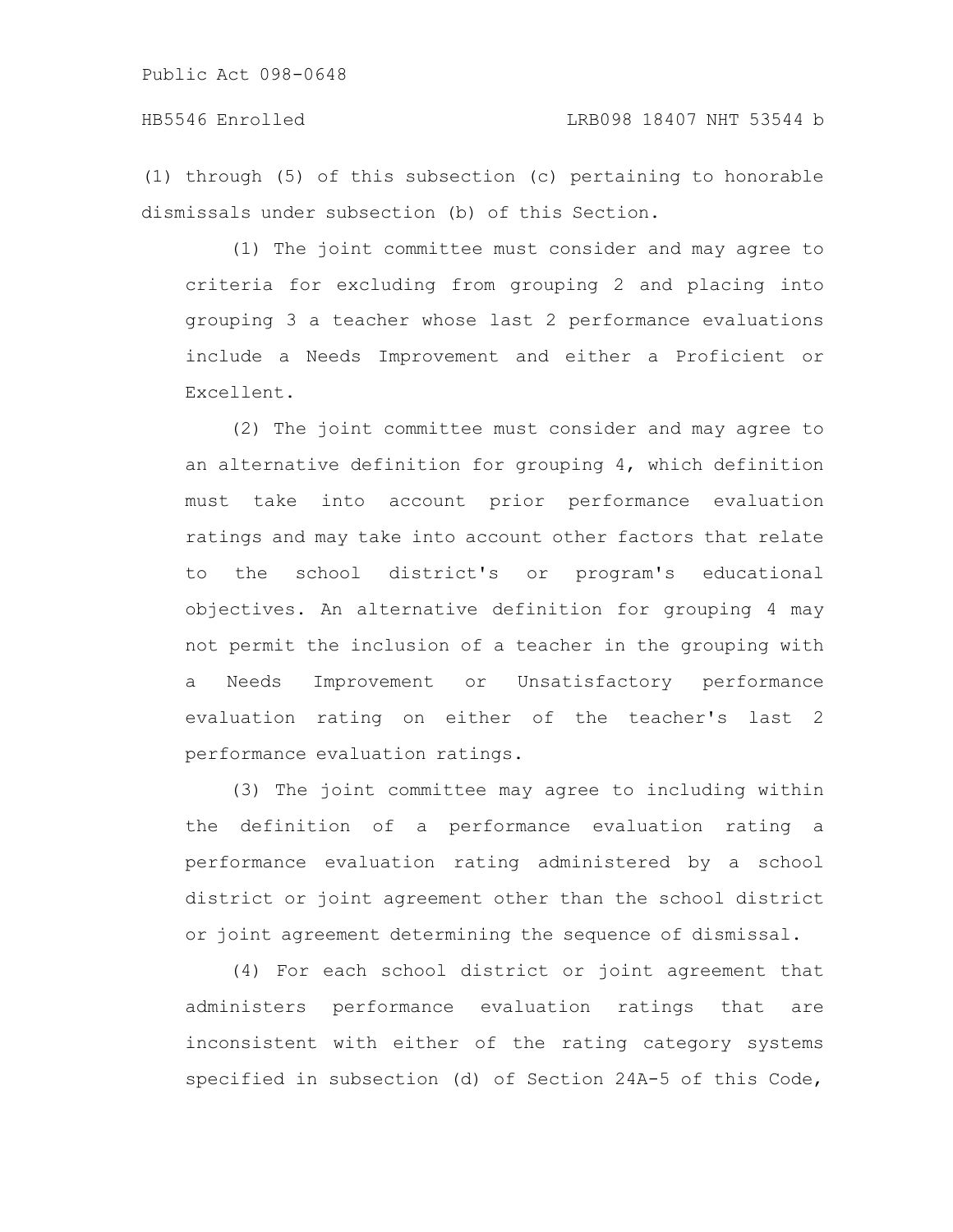the school district or joint agreement must consult with the joint committee on the basis for assigning a rating that complies with subsection (d) of Section 24A-5 of this Code to each performance evaluation rating that will be used in a sequence of dismissal.

(5) Upon request by a joint committee member submitted to the employing board by no later than 10 days after the distribution of the sequence of honorable dismissal list, a representative of the employing board shall, within 5 days after the request, provide to members of the joint committee a list showing the most recent and prior performance evaluation ratings of each teacher identified only by length of continuing service in the district or joint agreement and not by name. If, after review of this list, a member of the joint committee has a good faith belief that a disproportionate number of teachers with greater length of continuing service with the district or joint agreement have received a recent performance evaluation rating lower than the prior rating, the member may request that the joint committee review the list to assess whether such a trend may exist. Following the joint committee's review, but by no later than the end of the applicable school term, the joint committee or any member or members of the joint committee may submit a report of the review to the employing board and exclusive bargaining representative, if any. Nothing in this paragraph (5) shall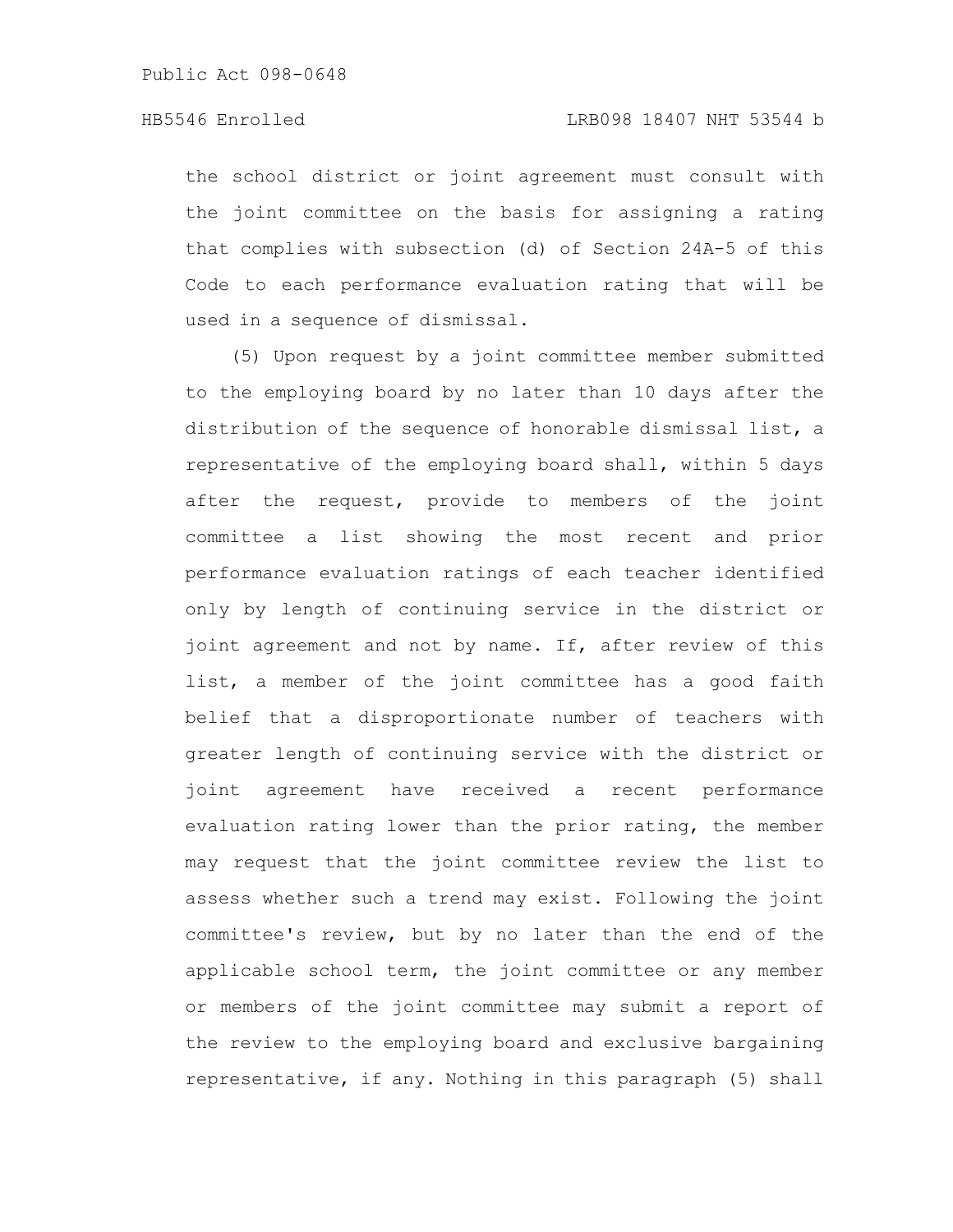impact the order of honorable dismissal or a school district's or joint agreement's authority to carry out a dismissal in accordance with subsection (b) of this Section.

Agreement by the joint committee as to a matter requires the majority vote of all committee members, and if the joint committee does not reach agreement on a matter, then the otherwise applicable requirements of subsection (b) of this Section shall apply. Except as explicitly set forth in this subsection  $(c)$ , a joint committee has no authority to agree to any further modifications to the requirements for honorable dismissals set forth in subsection (b) of this Section. The joint committee must be established, and the first meeting of the joint committee each school year must occur on or before December 1.

The joint committee must reach agreement on a matter on or before February 1 of a school year in order for the agreement of the joint committee to apply to the sequence of dismissal determined during that school year. Subject to the February 1 deadline for agreements, the agreement of a joint committee on a matter shall apply to the sequence of dismissal until the agreement is amended or terminated by the joint committee.

(d) Notwithstanding anything to the contrary in this subsection (d), the requirements and dismissal procedures of Section 24-16.5 of this Code shall apply to any dismissal sought under Section 24-16.5 of this Code.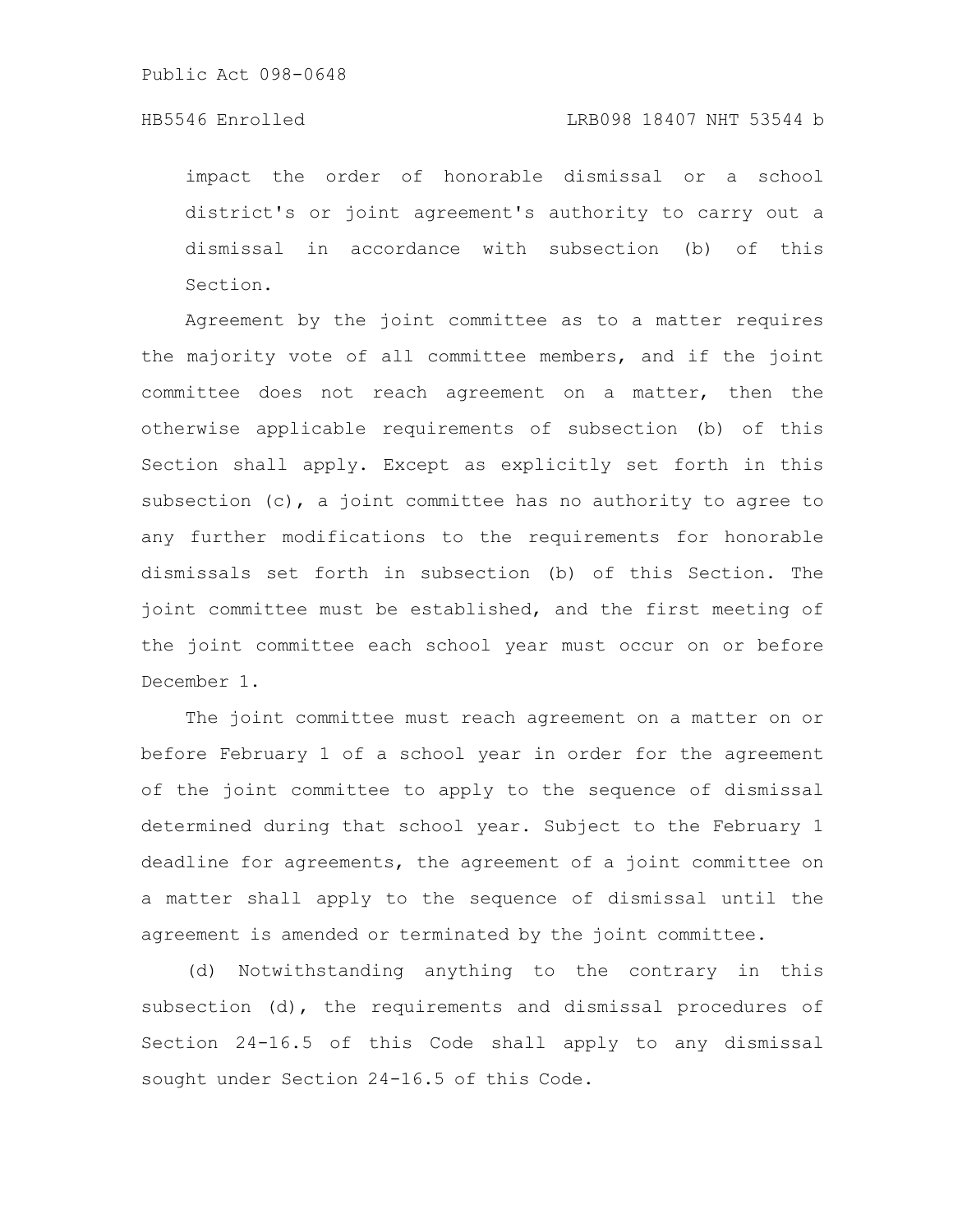(1) If a dismissal of a teacher in contractual continued service is sought for any reason or cause other than an honorable dismissal under subsections (a) or (b) of this Section or a dismissal sought under Section 24-16.5 of this Code, including those under Section 10-22.4, the board must first approve a motion containing specific charges by a majority vote of all its members. Written notice of such charges, including a bill of particulars and the teacher's right to request a hearing, must be mailed to the teacher and also given to the teacher either by certified mail, return receipt requested, or personal delivery with receipt within 5 days of the adoption of the motion. Any written notice sent on or after July 1, 2012 shall inform the teacher of the right to request a hearing before a mutually selected hearing officer, with the cost of the hearing officer split equally between the teacher and the board, or a hearing before a board-selected hearing officer, with the cost of the hearing officer paid by the board.

Before setting a hearing on charges stemming from causes that are considered remediable, a board must give the teacher reasonable warning in writing, stating specifically the causes that, if not removed, may result in charges; however, no such written warning is required if the causes have been the subject of a remediation plan pursuant to Article 24A of this Code.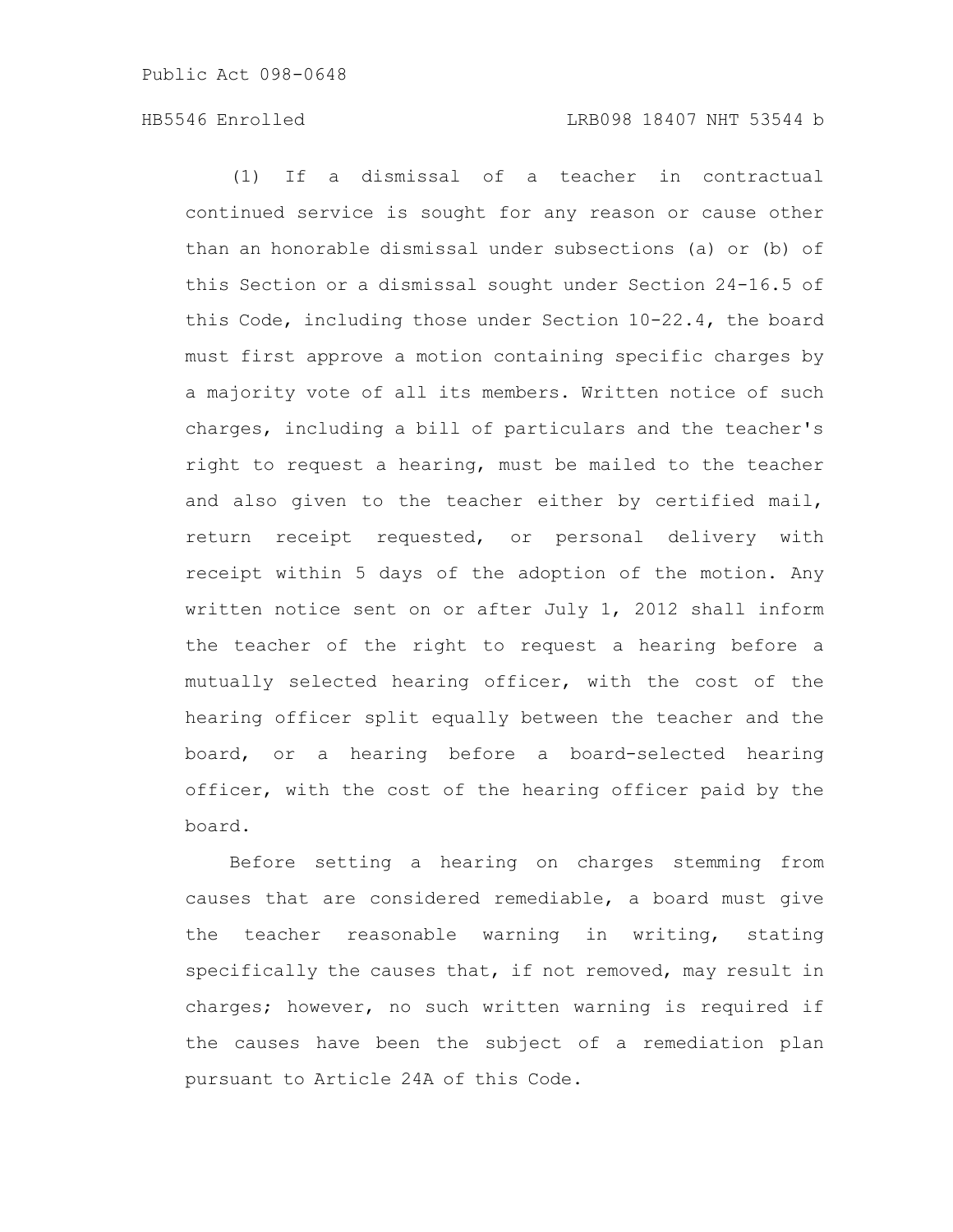If, in the opinion of the board, the interests of the school require it, the board may suspend the teacher without pay, pending the hearing, but if the board's dismissal or removal is not sustained, the teacher shall not suffer the loss of any salary or benefits by reason of the suspension.

(2) No hearing upon the charges is required unless the teacher within 17 days after receiving notice requests in writing of the board that a hearing be scheduled before a mutually selected hearing officer or a hearing officer selected by the board. The secretary of the school board shall forward a copy of the notice to the State Board of Education.

(3) Within 5 business days after receiving a notice of hearing in which either notice to the teacher was sent before July 1, 2012 or, if the notice was sent on or after July 1, 2012, the teacher has requested a hearing before a mutually selected hearing officer, the State Board of Education shall provide a list of 5 prospective, impartial hearing officers from the master list of qualified, impartial hearing officers maintained by the State Board of Education. Each person on the master list must (i) be accredited by a national arbitration organization and have had a minimum of 5 years of experience directly related to labor and employment relations matters between employers and employees or their exclusive bargaining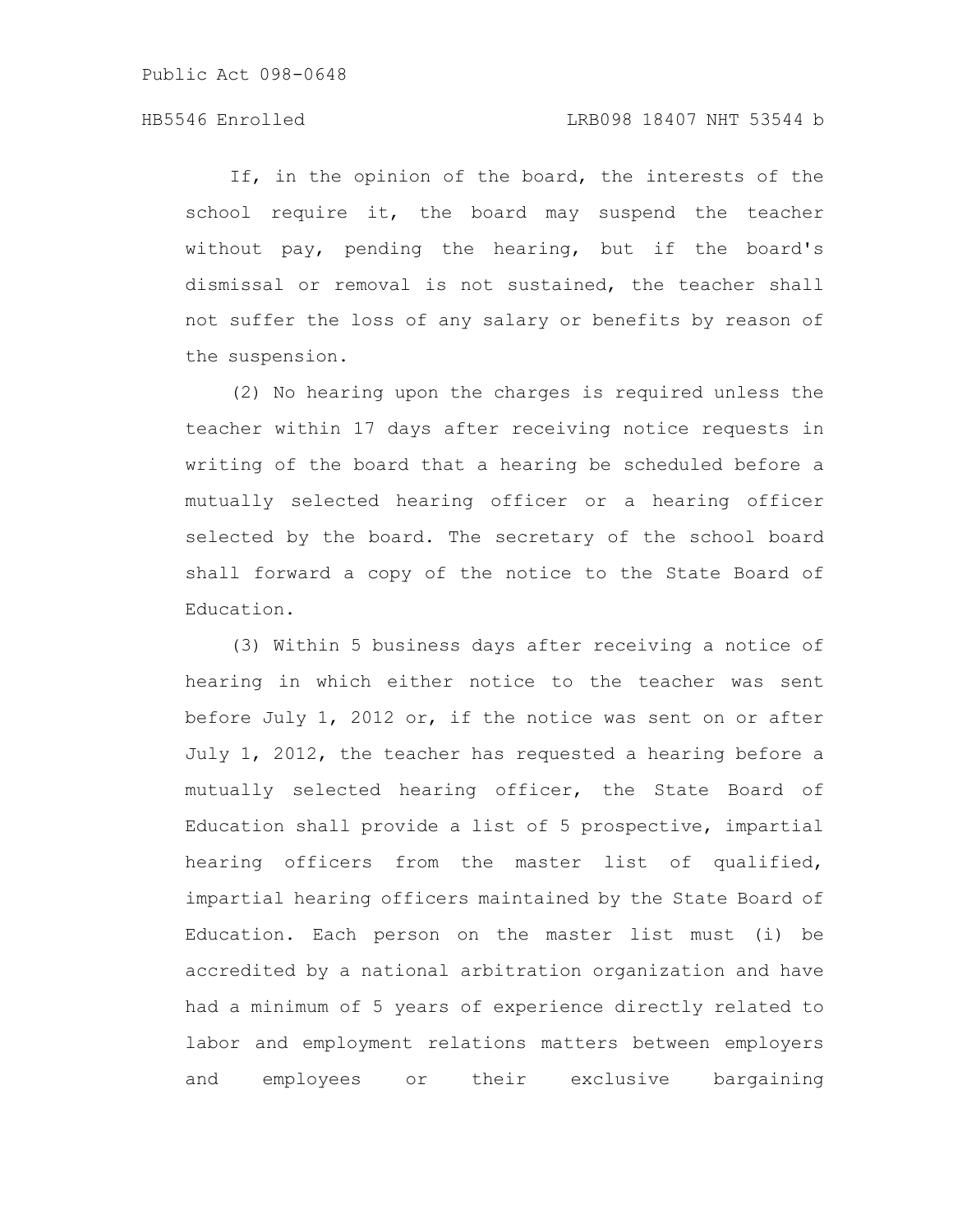representatives and (ii) beginning September 1, 2012, have participated in training provided or approved by the State Board of Education for teacher dismissal hearing officers so that he or she is familiar with issues generally involved in evaluative and non-evaluative dismissals.

If notice to the teacher was sent before July 1, 2012 or, if the notice was sent on or after July 1, 2012, the teacher has requested a hearing before a mutually selected hearing officer, the board and the teacher or their legal representatives within 3 business days shall alternately strike one name from the list provided by the State Board of Education until only one name remains. Unless waived by the teacher, the teacher shall have the right to proceed first with the striking. Within 3 business days of receipt of the list provided by the State Board of Education, the board and the teacher or their legal representatives shall each have the right to reject all prospective hearing officers named on the list and notify the State Board of Education of such rejection. Within 3 business days after receiving this notification, the State Board of Education shall appoint a qualified person from the master list who did not appear on the list sent to the parties to serve as the hearing officer, unless the parties notify it that they have chosen to alternatively select a hearing officer under paragraph (4) of this subsection (d).

If the teacher has requested a hearing before a hearing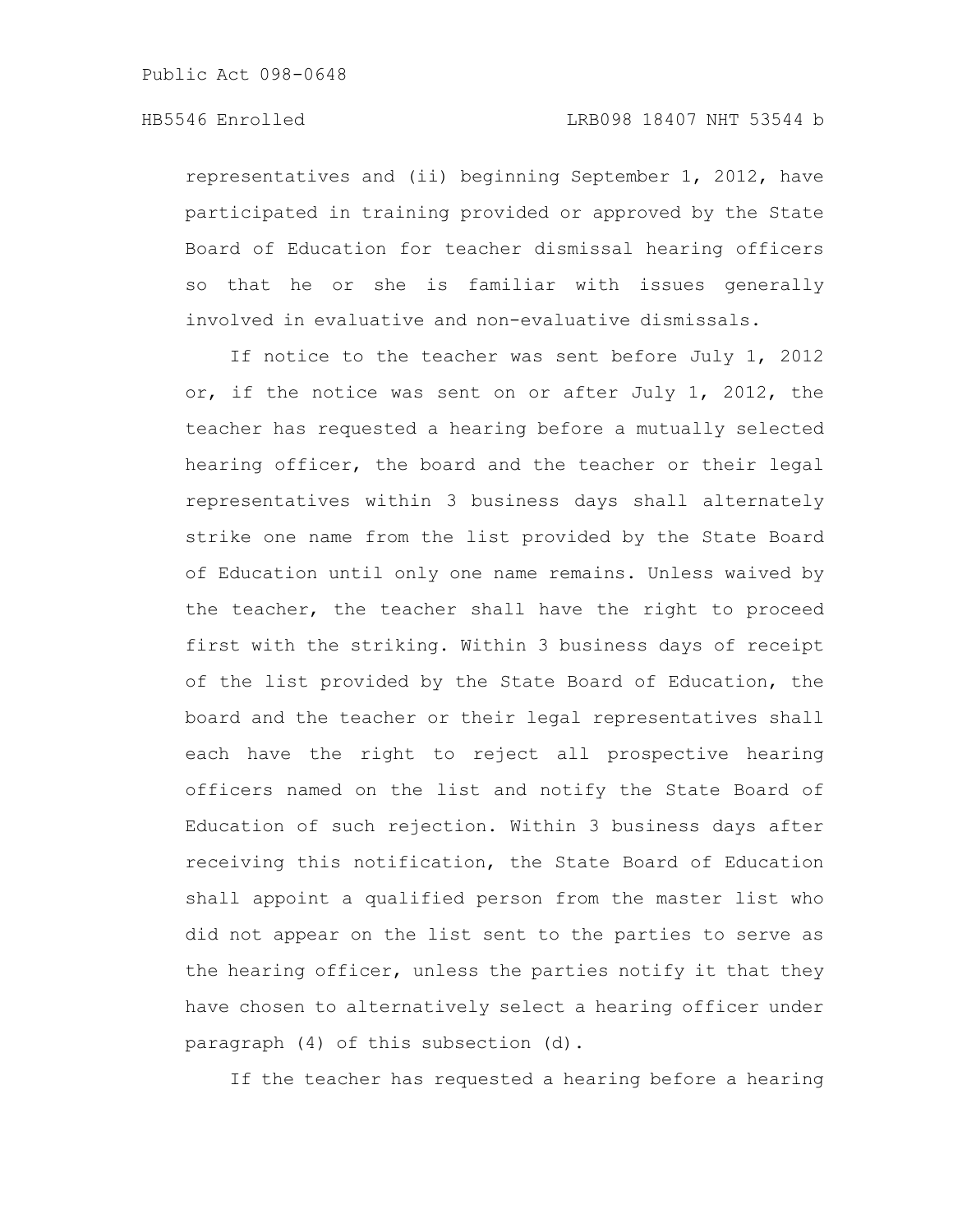Public Act 098-0648

officer selected by the board, the board shall select one name from the master list of qualified impartial hearing officers maintained by the State Board of Education within 3 business days after receipt and shall notify the State Board of Education of its selection.

A hearing officer mutually selected by the parties, selected by the board, or selected through an alternative selection process under paragraph (4) of this subsection (d) (A) must not be a resident of the school district, (B) must be available to commence the hearing within 75 days and conclude the hearing within 120 days after being selected as the hearing officer, and (C) must issue a decision as to whether the teacher must be dismissed and give a copy of that decision to both the teacher and the board within 30 days from the conclusion of the hearing or closure of the record, whichever is later.

(4) In the alternative to selecting a hearing officer from the list received from the State Board of Education or accepting the appointment of a hearing officer by the State Board of Education or if the State Board of Education cannot provide a list or appoint a hearing officer that meets the foregoing requirements, the board and the teacher or their legal representatives may mutually agree to select an impartial hearing officer who is not on the master list either by direct appointment by the parties or by using procedures for the appointment of an arbitrator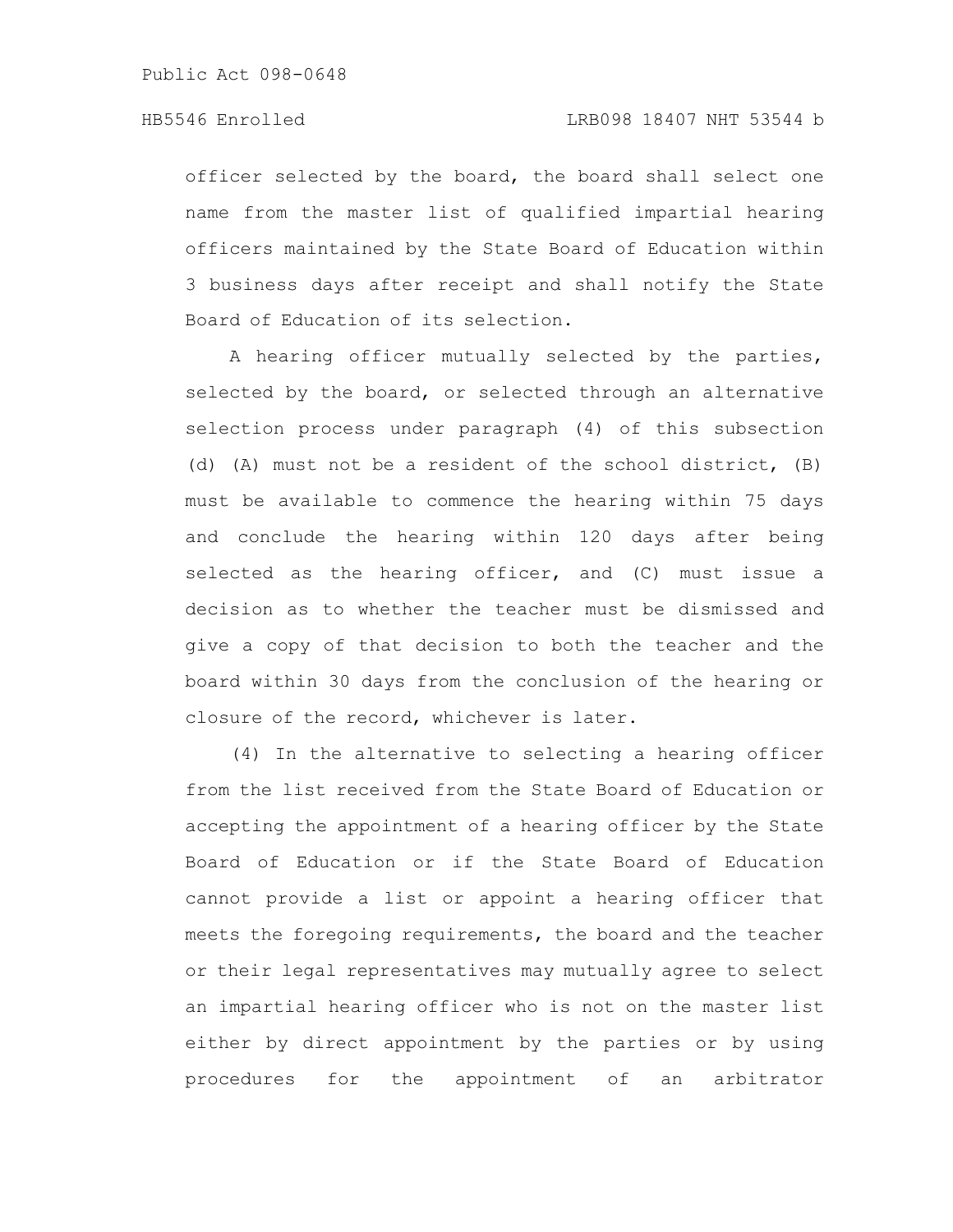established by the Federal Mediation and Conciliation Service or the American Arbitration Association. The parties shall notify the State Board of Education of their intent to select a hearing officer using an alternative procedure within 3 business days of receipt of a list of prospective hearing officers provided by the State Board of Education, notice of appointment of a hearing officer by the State Board of Education, or receipt of notice from the State Board of Education that it cannot provide a list that meets the foregoing requirements, whichever is later.

(5) If the notice of dismissal was sent to the teacher before July 1, 2012, the fees and costs for the hearing officer must be paid by the State Board of Education. If the notice of dismissal was sent to the teacher on or after July 1, 2012, the hearing officer's fees and costs must be paid as follows in this paragraph (5). The fees and permissible costs for the hearing officer must be determined by the State Board of Education. If the board and the teacher or their legal representatives mutually agree to select an impartial hearing officer who is not on a list received from the State Board of Education, they may agree to supplement the fees determined by the State Board to the hearing officer, at a rate consistent with the hearing officer's published professional fees. If the hearing officer is mutually selected by the parties, then the board and the teacher or their legal representatives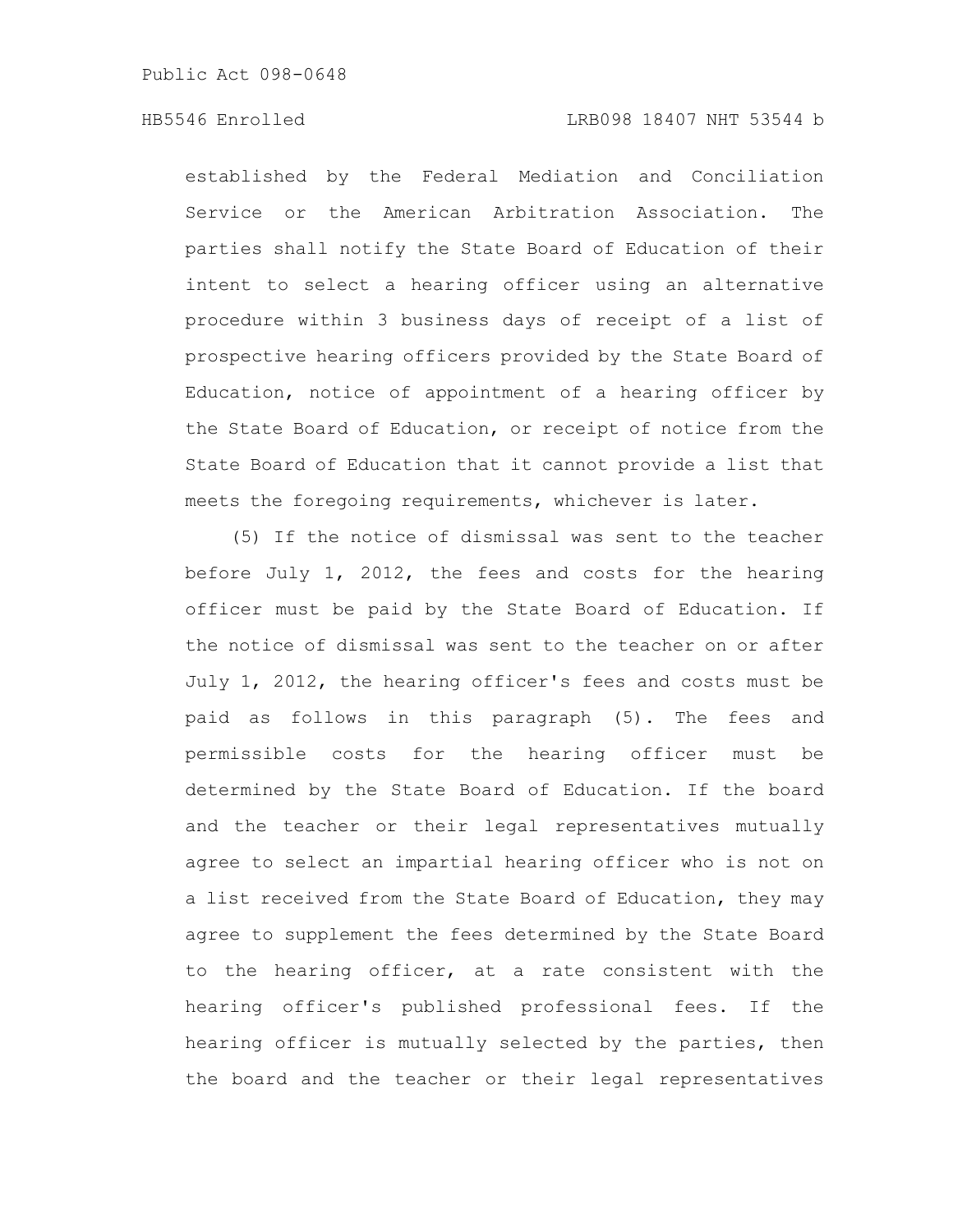Public Act 098-0648

# HB5546 Enrolled LRB098 18407 NHT 53544 b

shall each pay 50% of the fees and costs and any supplemental allowance to which they agree. If the hearing officer is selected by the board, then the board shall pay 100% of the hearing officer's fees and costs. The fees and costs must be paid to the hearing officer within 14 days after the board and the teacher or their legal representatives receive the hearing officer's decision set forth in paragraph (7) of this subsection (d).

(6) The teacher is required to answer the bill of particulars and aver affirmative matters in his or her defense, and the time for initially doing so and the time for updating such answer and defenses after pre-hearing discovery must be set by the hearing officer. The State Board of Education shall promulgate rules so that each party has a fair opportunity to present its case and to ensure that the dismissal process proceeds in a fair and expeditious manner. These rules shall address, without limitation, discovery and hearing scheduling conferences; the teacher's initial answer and affirmative defenses to the bill of particulars and the updating of that information after pre-hearing discovery; provision for written interrogatories and requests for production of documents; the requirement that each party initially disclose to the other party and then update the disclosure no later than 10 calendar days prior to the commencement of the hearing, the names and addresses of persons who may be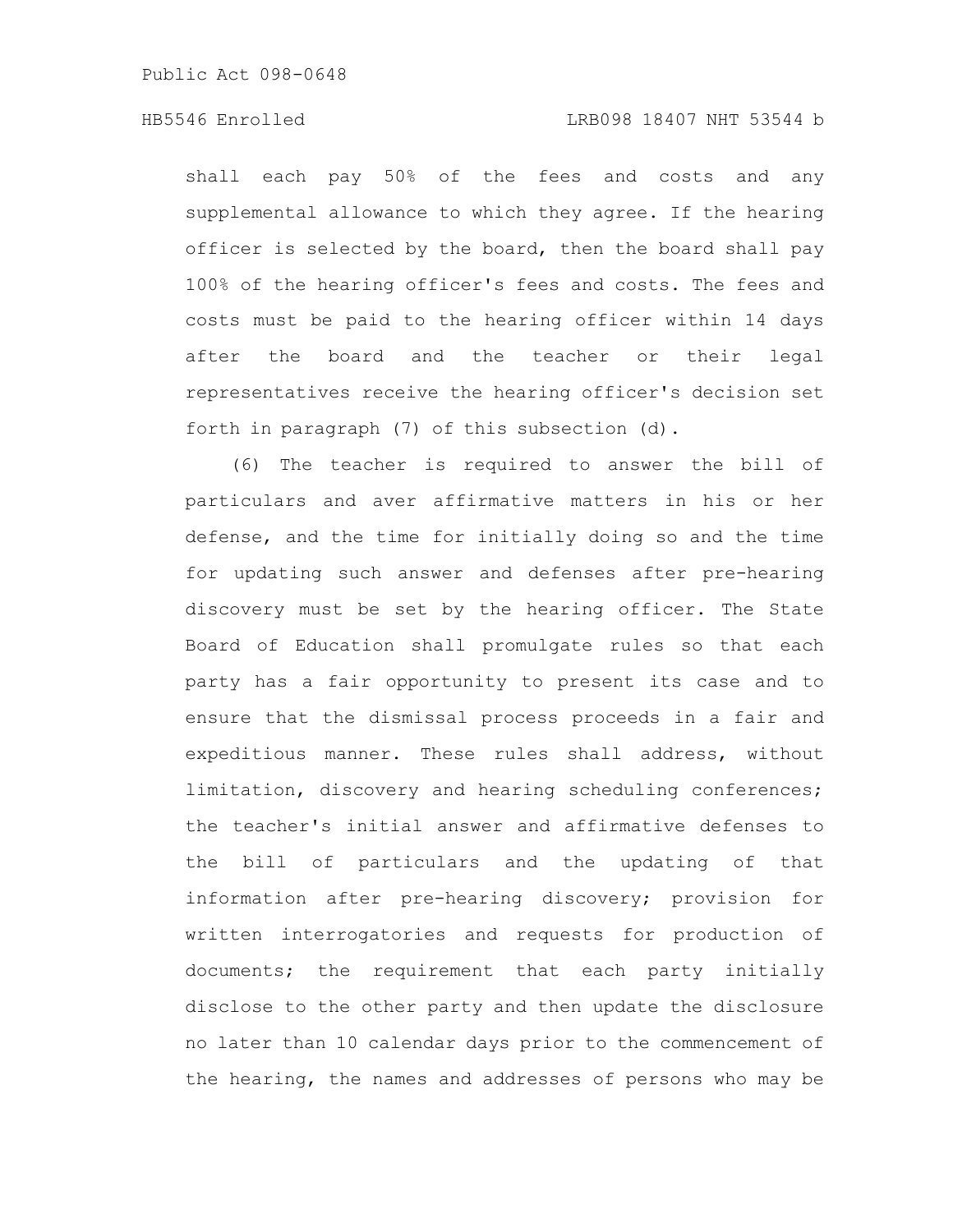called as witnesses at the hearing, a summary of the facts or opinions each witness will testify to, and all other documents and materials, including information maintained electronically, relevant to its own as well as the other party's case (the hearing officer may exclude witnesses and exhibits not identified and shared, except those offered in rebuttal for which the party could not reasonably have anticipated prior to the hearing); pre-hearing discovery and preparation, including provision for written interrogatories and requests for production of documents, provided that discovery depositions are prohibited; the conduct of the hearing; the right of each party to be represented by counsel, the offer of evidence and witnesses and the cross-examination of witnesses; the authority of the hearing officer to issue subpoenas and subpoenas duces tecum, provided that the hearing officer may limit the number of witnesses to be subpoenaed on behalf of each party to no more than 7; the length of post-hearing briefs; and the form, length, and content of hearing officers' decisions. The hearing officer shall hold a hearing and render a final decision for dismissal pursuant to Article 24A of this Code or shall report to the school board findings of fact and a recommendation as to whether or not the teacher must be dismissed for conduct. The hearing officer shall commence the hearing within 75 days and conclude the hearing within 120 days after being selected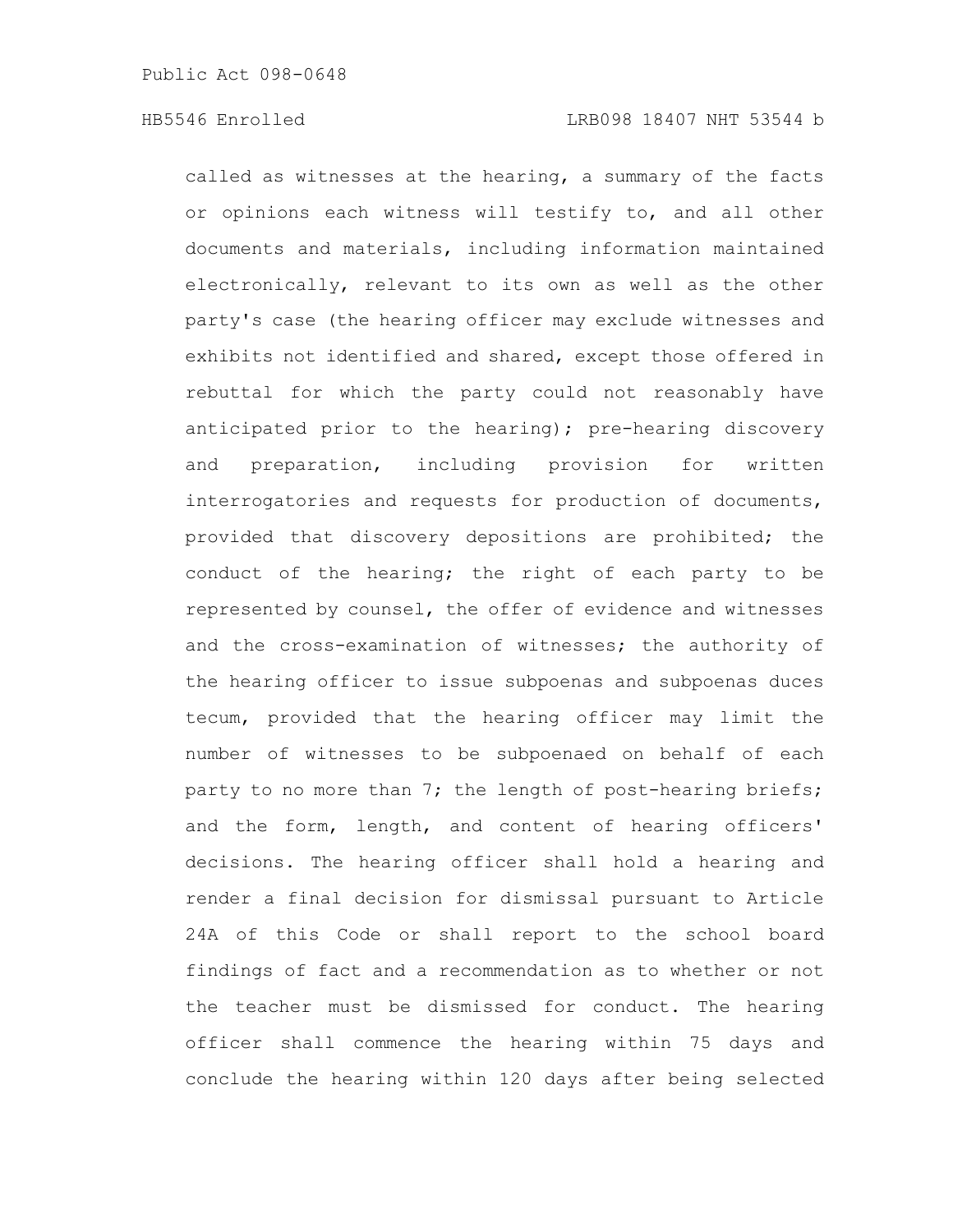Public Act 098-0648

as the hearing officer, provided that the hearing officer may modify these timelines upon the showing of good cause or mutual agreement of the parties. Good cause for the purpose of this subsection (d) shall mean the illness or otherwise unavoidable emergency of the teacher, district representative, their legal representatives, the hearing officer, or an essential witness as indicated in each party's pre-hearing submission. In a dismissal hearing pursuant to Article 24A of this Code, the hearing officer shall consider and give weight to all of the teacher's evaluations written pursuant to Article 24A that are relevant to the issues in the hearing.

Each party shall have no more than 3 days to present its case, unless extended by the hearing officer to enable a party to present adequate evidence and testimony, including due to the other party's cross-examination of the party's witnesses, for good cause or by mutual agreement of the parties. The State Board of Education shall define in rules the meaning of "day" for such purposes. All testimony at the hearing shall be taken under oath administered by the hearing officer. The hearing officer shall cause a record of the proceedings to be kept and shall employ a competent reporter to take stenographic or stenotype notes of all the testimony. The costs of the reporter's attendance and services at the hearing shall be paid by the party or parties who are responsible for paying the fees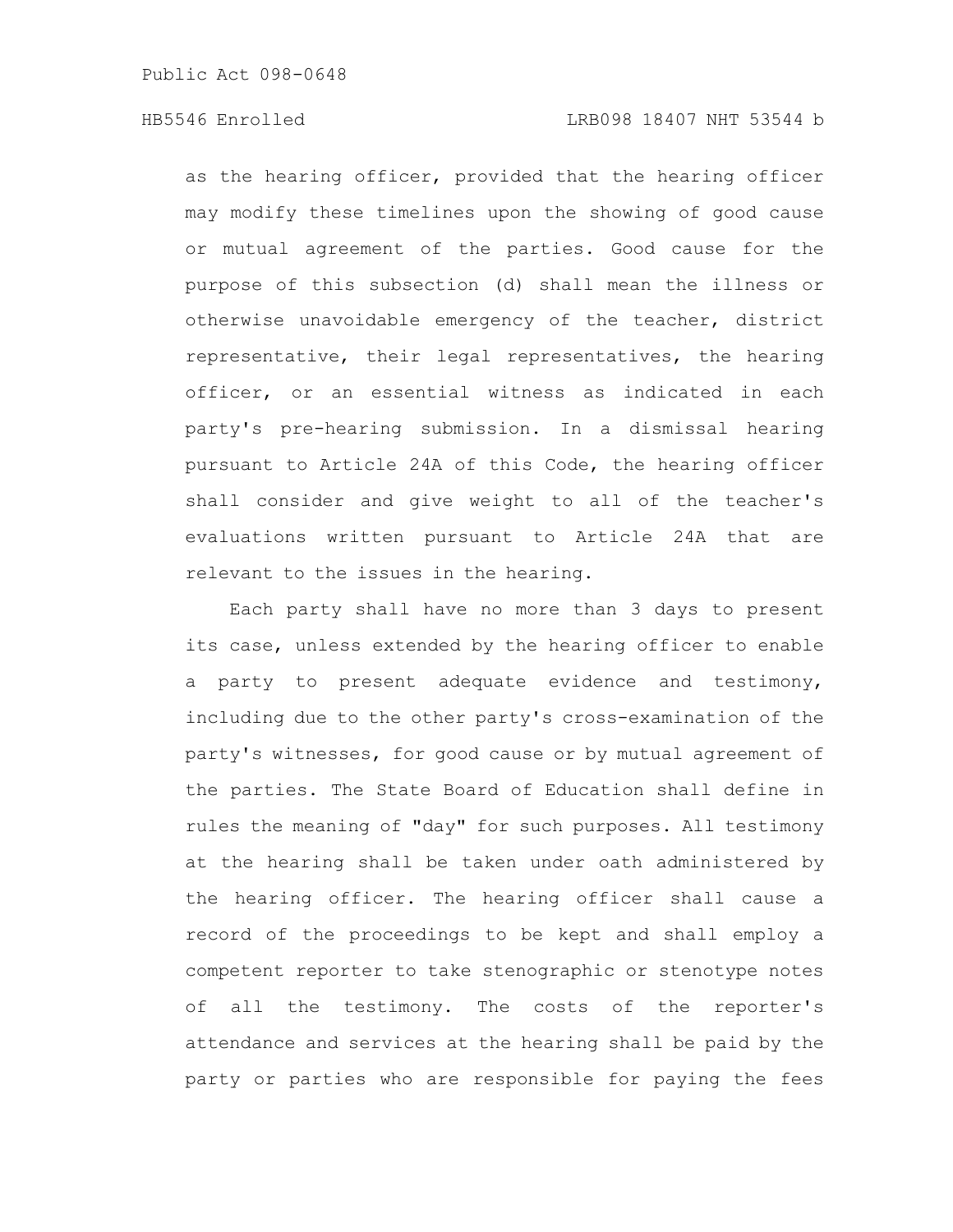and costs of the hearing officer. Either party desiring a transcript of the hearing shall pay for the cost thereof. Any post-hearing briefs must be submitted by the parties by no later than 21 days after a party's receipt of the transcript of the hearing, unless extended by the hearing officer for good cause or by mutual agreement of the parties.

(7) The hearing officer shall, within 30 days from the conclusion of the hearing or closure of the record, whichever is later, make a decision as to whether or not the teacher shall be dismissed pursuant to Article 24A of this Code or report to the school board findings of fact and a recommendation as to whether or not the teacher shall be dismissed for cause and shall give a copy of the decision or findings of fact and recommendation to both the teacher and the school board. If a hearing officer fails without good cause, specifically provided in writing to both parties and the State Board of Education, to render a decision or findings of fact and recommendation within 30 days after the hearing is concluded or the record is closed, whichever is later, the parties may mutually agree to select a hearing officer pursuant to the alternative procedure, as provided in this Section, to rehear the charges heard by the hearing officer who failed to render a decision or findings of fact and recommendation or to review the record and render a decision. If any hearing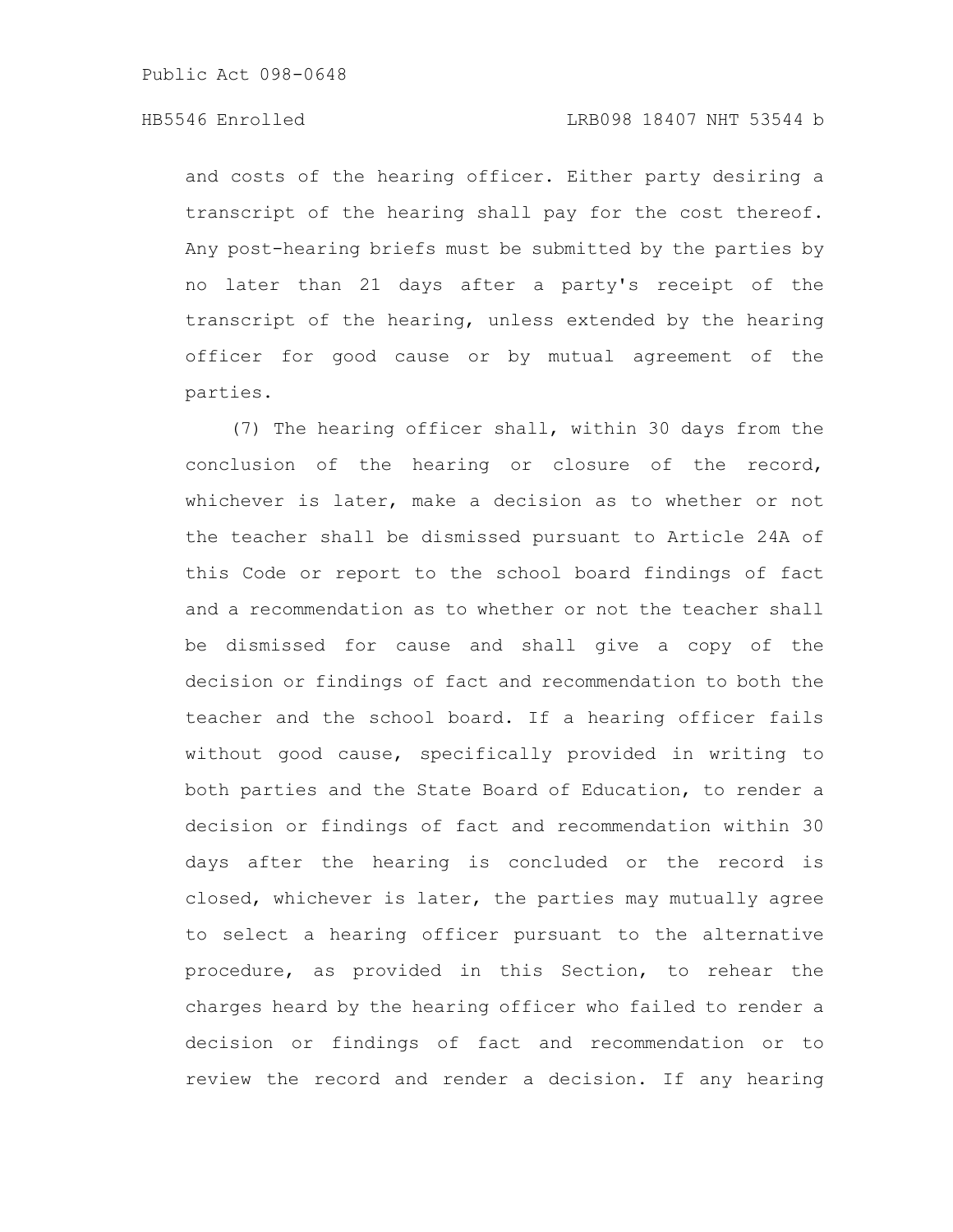officer fails without good cause, specifically provided in writing to both parties and the State Board of Education, to render a decision or findings of fact and recommendation within 30 days after the hearing is concluded or the record is closed, whichever is later, the hearing officer shall be removed from the master list of hearing officers maintained by the State Board of Education for not more than 24 months. The parties and the State Board of Education may also take such other actions as it deems appropriate, including recovering, reducing, or withholding any fees paid or to be paid to the hearing officer. If any hearing officer repeats such failure, he or she must be permanently removed from the master list maintained by the State Board of Education and may not be selected by parties through the alternative selection process under this paragraph (7) or paragraph (4) of this subsection (d). The board shall not lose jurisdiction to discharge a teacher if the hearing officer fails to render a decision or findings of fact and recommendation within the time specified in this Section. If the decision of the hearing officer for dismissal pursuant to Article 24A of this Code or of the school board for dismissal for cause is in favor of the teacher, then the hearing officer or school board shall order reinstatement to the same or substantially equivalent position and shall determine the amount for which the school board is liable, including, but not limited to, loss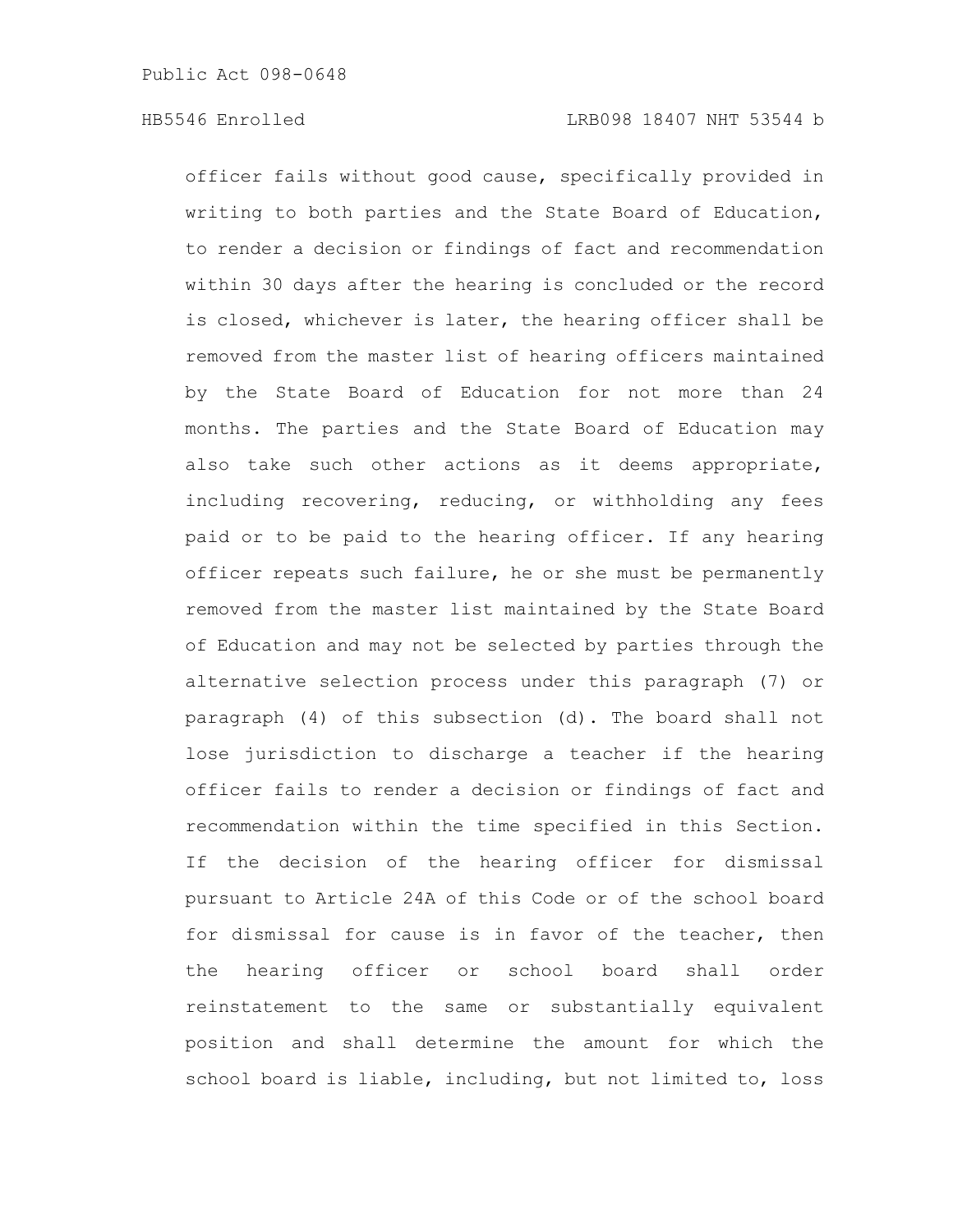of income and benefits.

(8) The school board, within 45 days after receipt of the hearing officer's findings of fact and recommendation as to whether (i) the conduct at issue occurred, (ii) the conduct that did occur was remediable, and (iii) the proposed dismissal should be sustained, shall issue a written order as to whether the teacher must be retained or dismissed for cause from its employ. The school board's written order shall incorporate the hearing officer's findings of fact, except that the school board may modify or supplement the findings of fact if, in its opinion, the findings of fact are against the manifest weight of the evidence.

If the school board dismisses the teacher notwithstanding the hearing officer's findings of fact and recommendation, the school board shall make a conclusion in its written order, giving its reasons therefor, and such conclusion and reasons must be included in its written order. The failure of the school board to strictly adhere to the timelines contained in this Section shall not render it without jurisdiction to dismiss the teacher. The school board shall not lose jurisdiction to discharge the teacher for cause if the hearing officer fails to render a recommendation within the time specified in this Section. The decision of the school board is final, unless reviewed as provided in paragraph (9) of this subsection (d).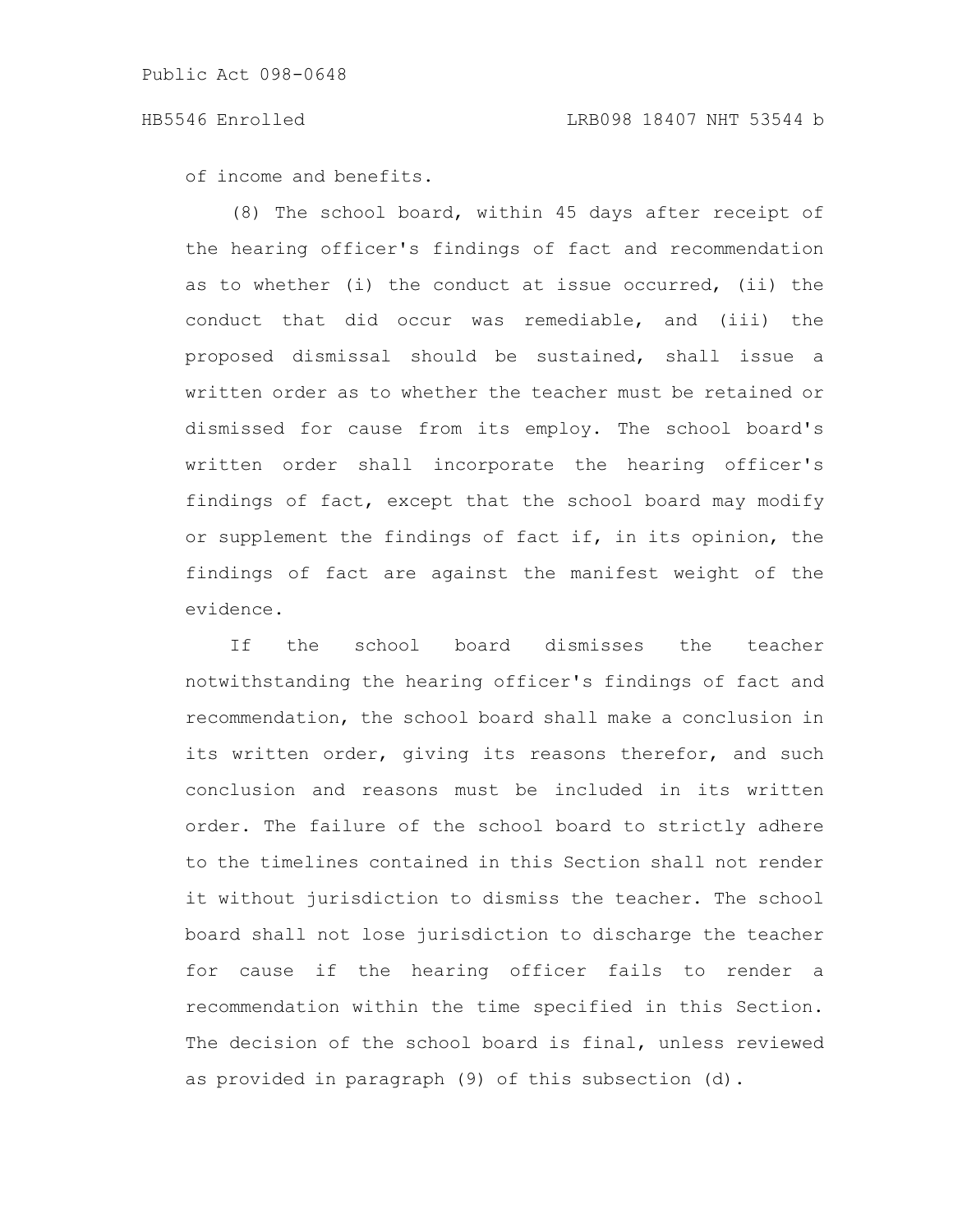Public Act 098-0648

If the school board retains the teacher, the school board shall enter a written order stating the amount of back pay and lost benefits, less mitigation, to be paid to the teacher, within 45 days after its retention order. Should the teacher object to the amount of the back pay and lost benefits or amount mitigated, the teacher shall give written objections to the amount within 21 days. If the parties fail to reach resolution within 7 days, the dispute shall be referred to the hearing officer, who shall consider the school board's written order and teacher's written objection and determine the amount to which the school board is liable. The costs of the hearing officer's review and determination must be paid by the board.

(9) The decision of the hearing officer pursuant to Article 24A of this Code or of the school board's decision to dismiss for cause is final unless reviewed as provided in Section 24-16 of this Act. If the school board's decision to dismiss for cause is contrary to the hearing officer's recommendation, the court on review shall give consideration to the school board's decision and its supplemental findings of fact, if applicable, and the hearing officer's findings of fact and recommendation in making its decision. In the event such review is instituted, the school board shall be responsible for preparing and filing the record of proceedings, and such costs associated therewith must be divided equally between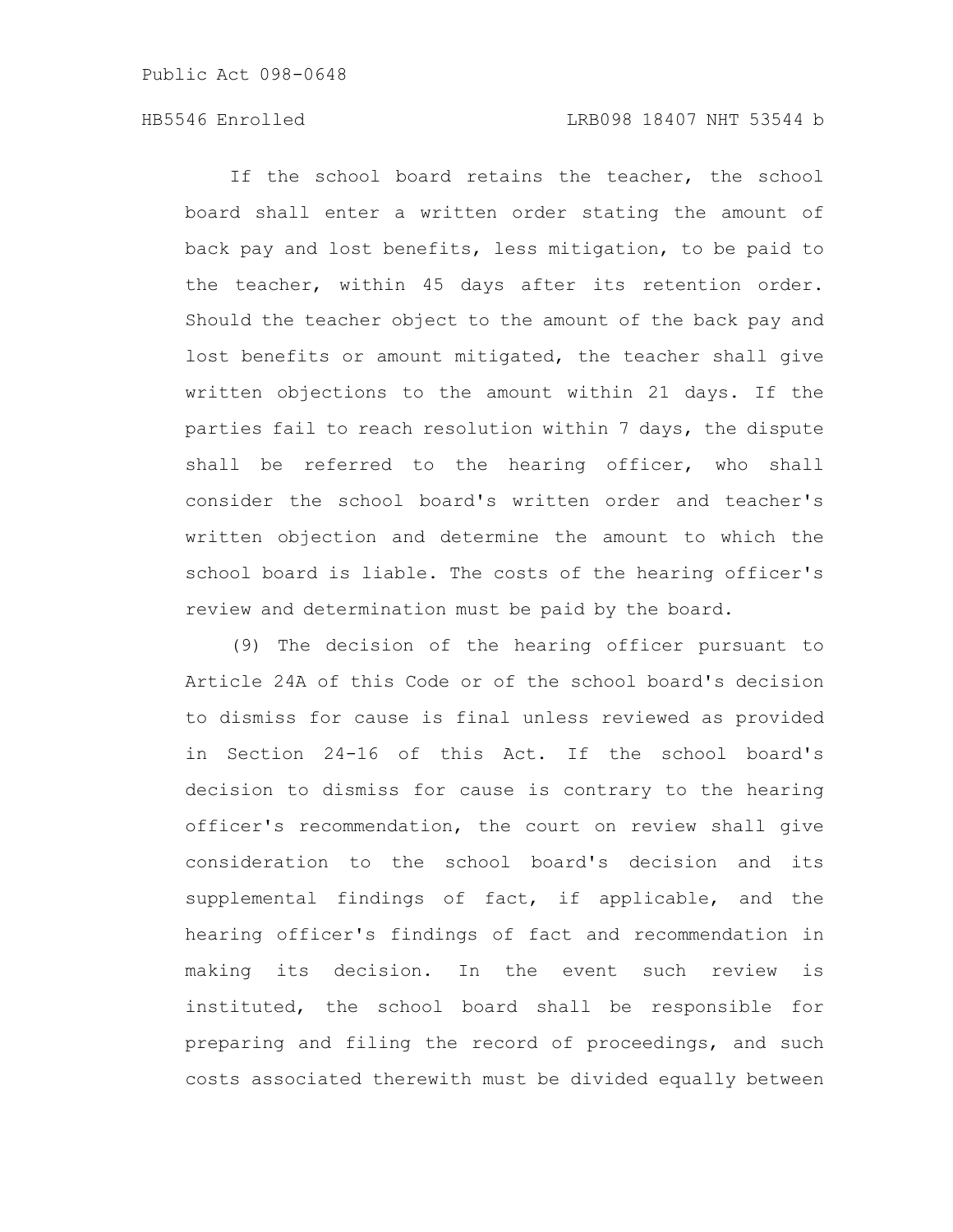the parties.

(10) If a decision of the hearing officer for dismissal pursuant to Article 24A of this Code or of the school board for dismissal for cause is adjudicated upon review or appeal in favor of the teacher, then the trial court shall order reinstatement and shall remand the matter to the school board with direction for entry of an order setting the amount of back pay, lost benefits, and costs, less mitigation. The teacher may challenge the school board's order setting the amount of back pay, lost benefits, and costs, less mitigation, through an expedited arbitration procedure, with the costs of the arbitrator borne by the school board.

Any teacher who is reinstated by any hearing or adjudication brought under this Section shall be assigned by the board to a position substantially similar to the one which that teacher held prior to that teacher's suspension or dismissal.

(11) Subject to any later effective date referenced in this Section for a specific aspect of the dismissal process, the changes made by this amendatory Act of the 97th General Assembly shall apply to dismissals instituted on or after September 1, 2011. Any dismissal instituted prior to September 1, 2011 must be carried out in accordance with the requirements of this Section prior to amendment by this amendatory Act of 97th General Assembly.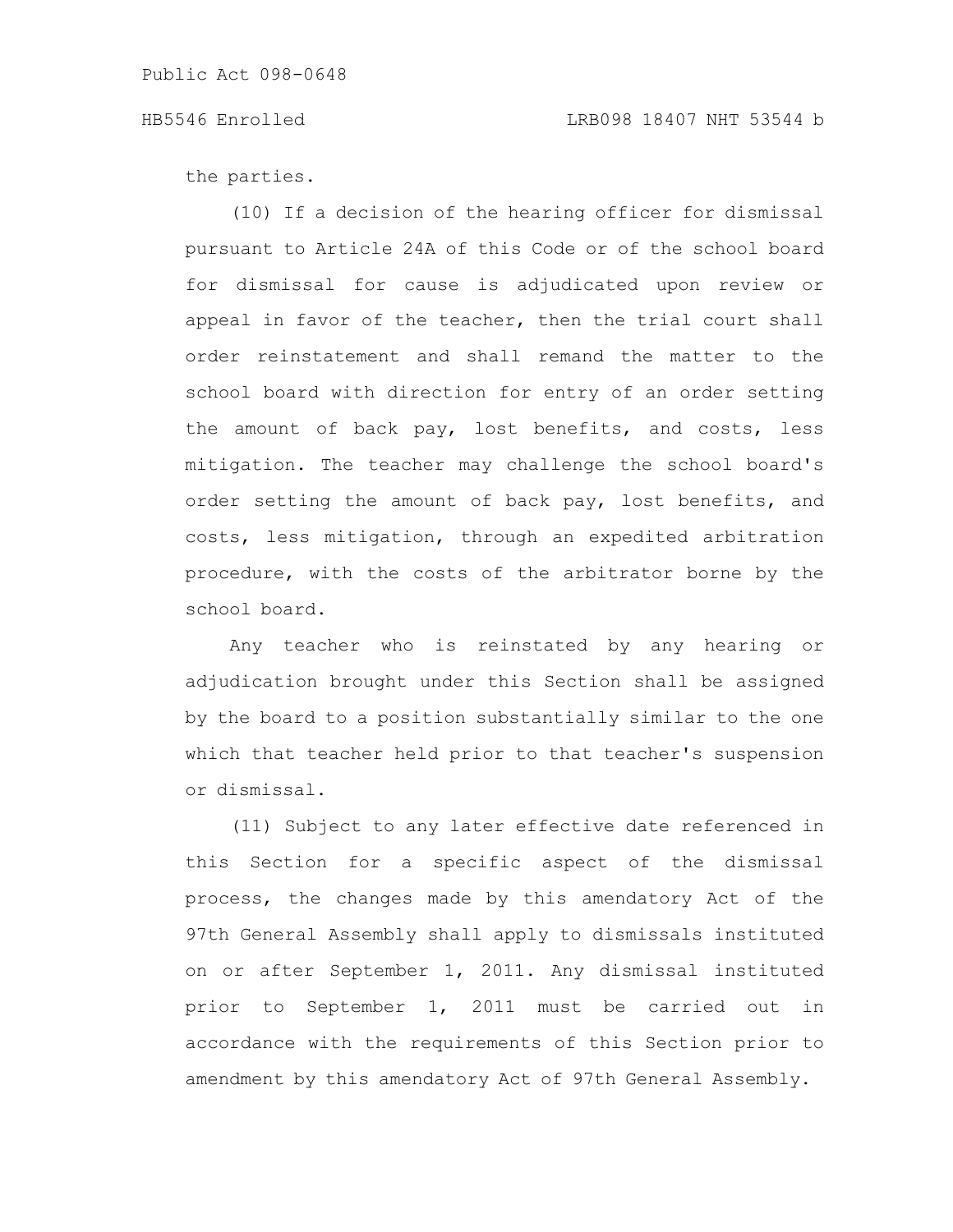Public Act 098-0648

(e) Nothing contained in this amendatory Act of the 98th General Assembly repeals, supersedes, invalidates, or nullifies final decisions in lawsuits pending on the effective date of this amendatory Act of the 98th General Assembly in Illinois courts involving the interpretation of Public Act  $97 - 8$ .

(Source: P.A. 97-8, eff. 6-13-11; 98-513, eff. 1-1-14.)

(105 ILCS 5/24A-5) (from Ch. 122, par. 24A-5)

Sec. 24A-5. Content of evaluation plans. This Section does not apply to teachers assigned to schools identified in an agreement entered into between the board of a school district operating under Article 34 of this Code and the exclusive representative of the district's teachers in accordance with Section 34-85c of this Code.

Each school district to which this Article applies shall establish a teacher evaluation plan which ensures that each teacher in contractual continued service is evaluated at least once in the course of every 2 school years.

By no later than September 1, 2012, each school district shall establish a teacher evaluation plan that ensures that:

(1) each teacher not in contractual continued service is evaluated at least once every school year; and

(2) each teacher in contractual continued service is evaluated at least once in the course of every 2 school years. However, any teacher in contractual continued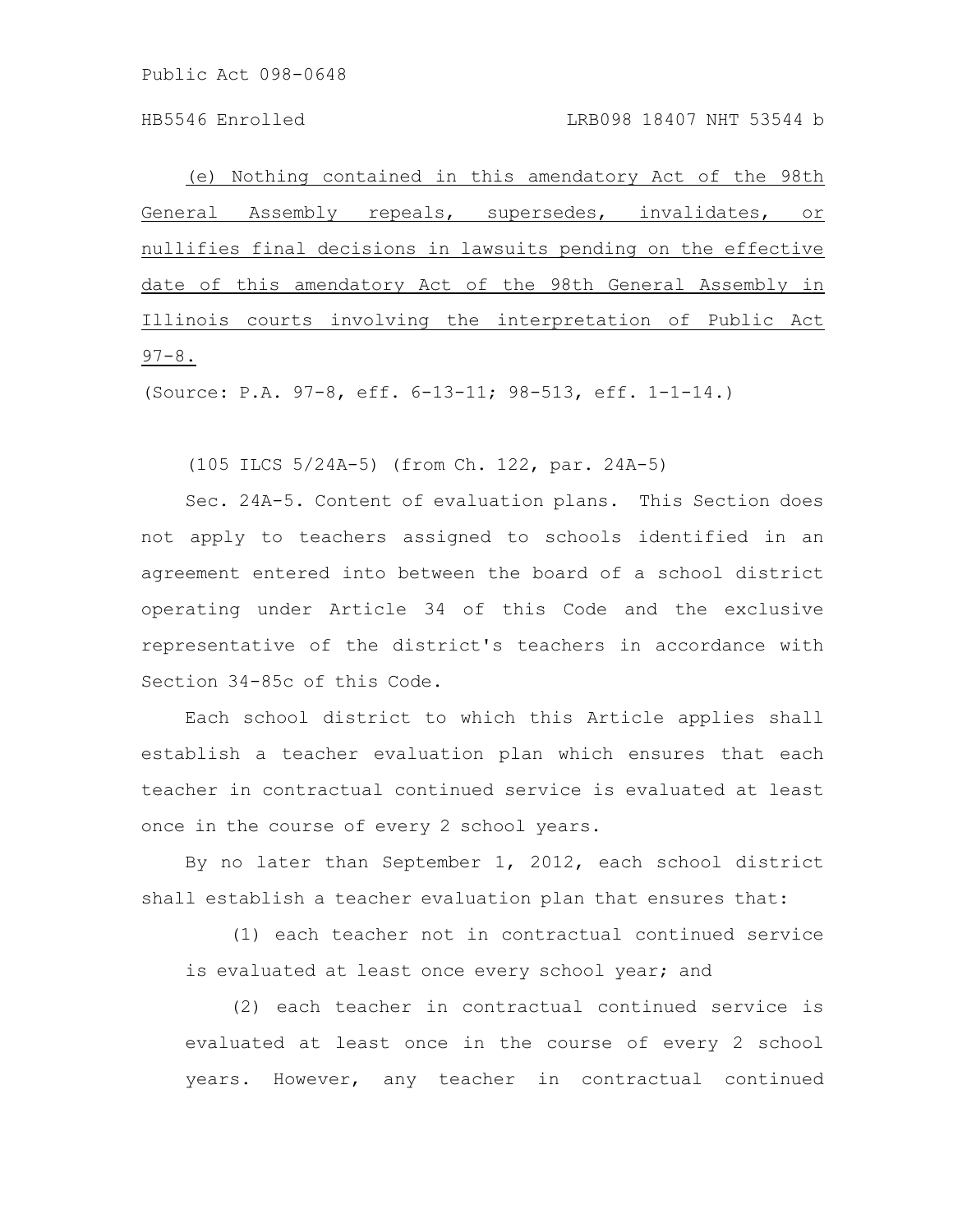service whose performance is rated as either "needs improvement" or "unsatisfactory" must be evaluated at least once in the school year following the receipt of such rating.

Notwithstanding anything to the contrary in this Section or any other Section of the School Code, a principal shall not be prohibited from evaluating any teachers within a school during his or her first year as principal of such school. If a first-year principal exercises this option in a school district where the evaluation plan provides for a teacher in contractual continued service to be evaluated once in the course of every 2 school years, then a new 2-year evaluation plan must be established.

The evaluation plan shall comply with the requirements of this Section and of any rules adopted by the State Board of Education pursuant to this Section.

The plan shall include a description of each teacher's duties and responsibilities and of the standards to which that teacher is expected to conform, and shall include at least the following components:

(a) personal observation of the teacher in the classroom by the evaluator, unless the teacher has no classroom duties.

(b) consideration of the teacher's attendance, planning, instructional methods, classroom management, where relevant, and competency in the subject matter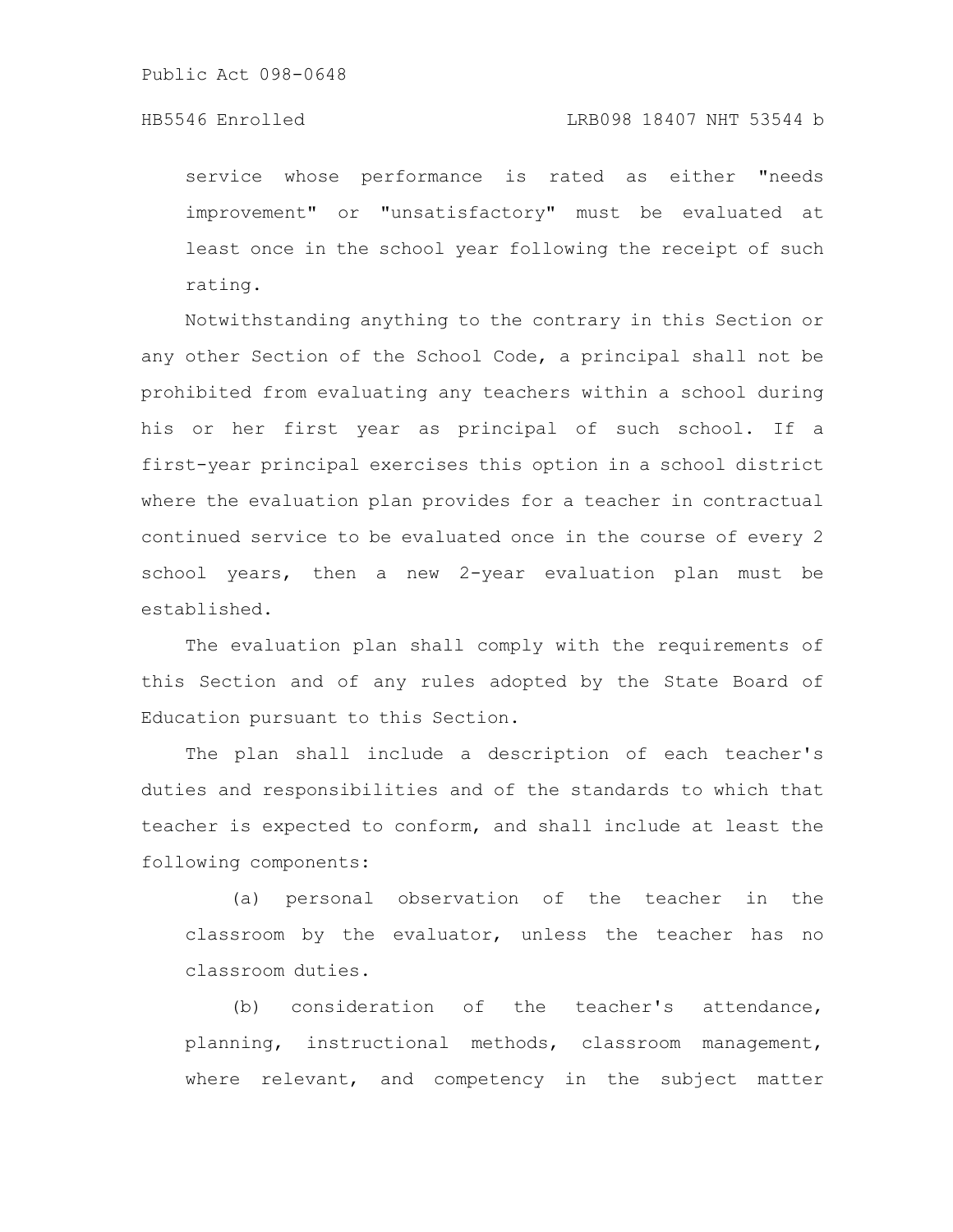taught.

(c) by no later than the applicable implementation date, consideration of student growth as a significant factor in the rating of the teacher's performance.

(d) prior to September 1, 2012, rating of the performance of teachers in contractual continued service as either:

(i) "excellent", "satisfactory" or "unsatisfactory"; or

(ii) "excellent", "proficient", "needs improvement" or "unsatisfactory".

(e) on and after September 1, 2012, rating of the performance of all teachers as "excellent", "proficient", "needs improvement" or "unsatisfactory".

(f) specification as to the teacher's strengths and weaknesses, with supporting reasons for the comments made.

(g) inclusion of a copy of the evaluation in the teacher's personnel file and provision of a copy to the teacher.

(h) within 30 school days after the completion of an evaluation rating a teacher in contractual continued service as "needs improvement", development by the evaluator, in consultation with the teacher, and taking into account the teacher's on-going professional responsibilities including his or her regular teaching assignments, of a professional development plan directed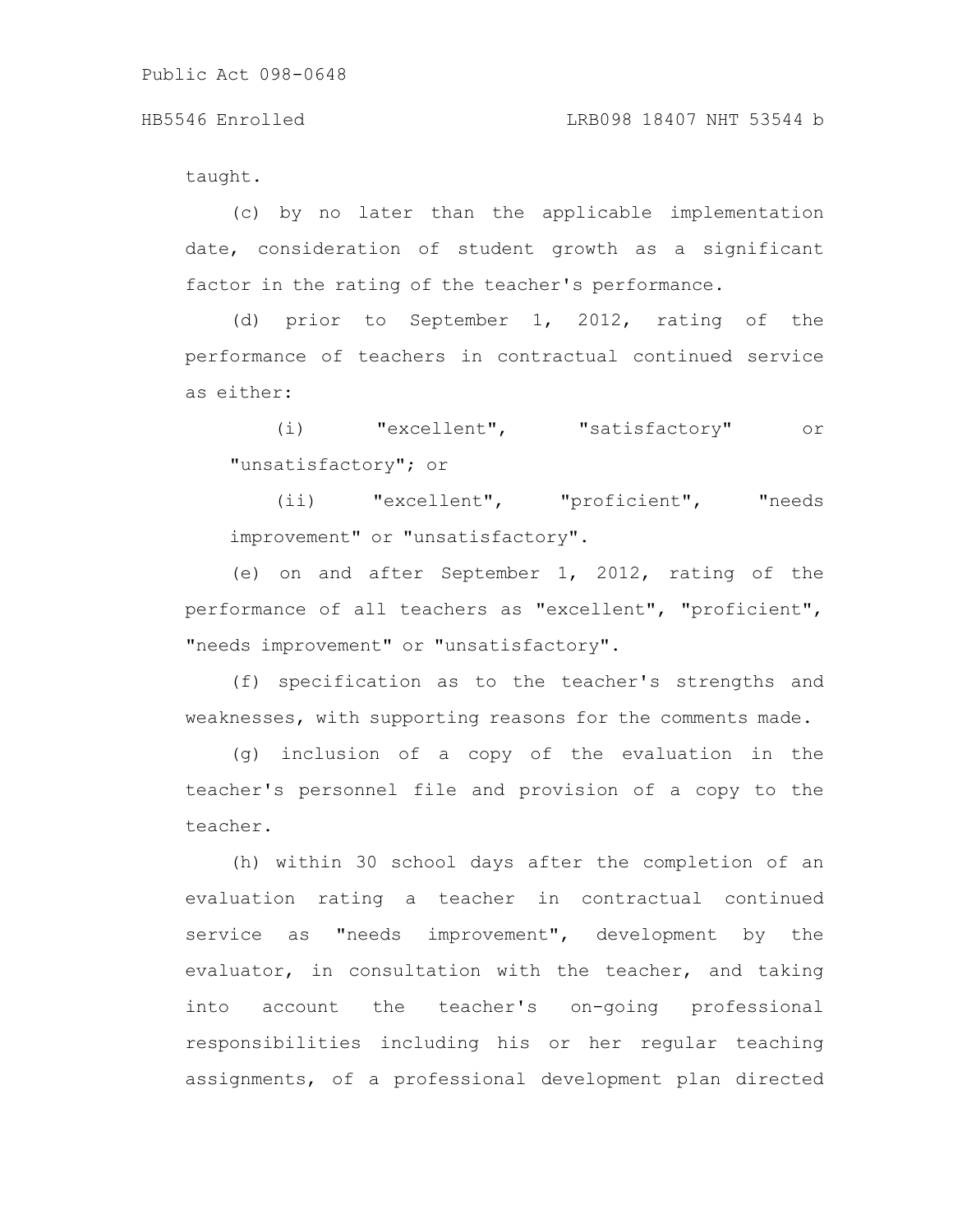to the areas that need improvement and any supports that the district will provide to address the areas identified as needing improvement.

(i) within 30 school days after completion of an evaluation rating a teacher in contractual continued service as "unsatisfactory", development and commencement by the district of a remediation plan designed to correct deficiencies cited, provided the deficiencies are deemed remediable. In all school districts the remediation plan for unsatisfactory, tenured teachers shall provide for 90 school days of remediation within the classroom, unless an applicable collective bargaining agreement provides for a shorter duration. In all school districts evaluations issued pursuant to this Section shall be issued within 10 days after the conclusion of the respective remediation plan. However, the school board or other governing authority of the district shall not lose jurisdiction to discharge a teacher in the event the evaluation is not issued within 10 days after the conclusion of the respective remediation plan.

(j) participation in the remediation plan by the teacher in contractual continued service rated "unsatisfactory", an evaluator and a consulting teacher selected by the evaluator of the teacher who was rated "unsatisfactory", which consulting teacher is an educational employee as defined in the Educational Labor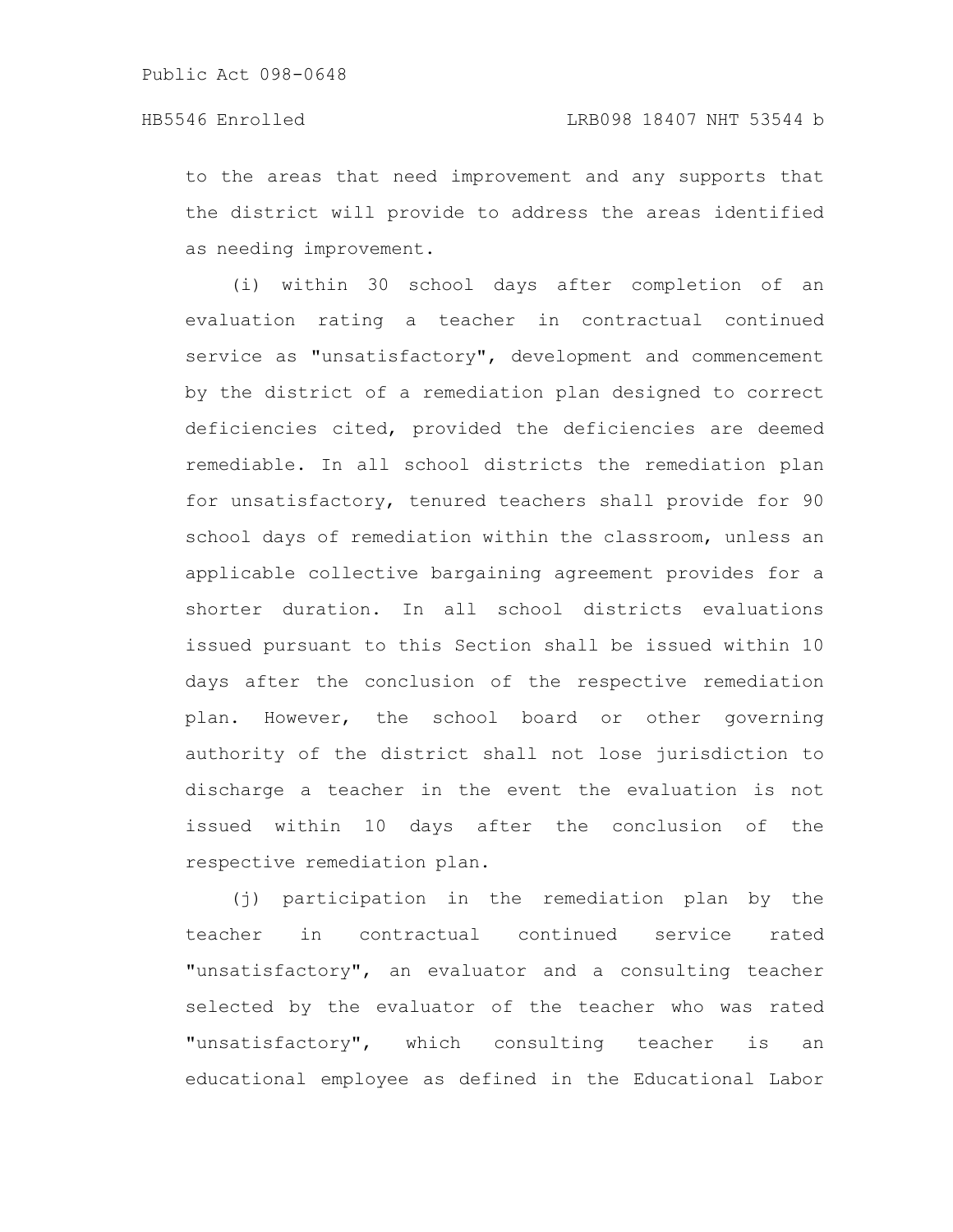Public Act 098-0648

# HB5546 Enrolled LRB098 18407 NHT 53544 b

Relations Act, has at least 5 years' teaching experience, and a reasonable familiarity with the assignment of the teacher being evaluated, and who received an "excellent" rating on his or her most recent evaluation. Where no teachers who meet these criteria are available within the district, the district shall request and the applicable regional office of education shall supply, to participate in the remediation process, an individual who meets these criteria.

In a district having a population of less than 500,000 with an exclusive bargaining agent, the bargaining agent may, if it so chooses, supply a roster of qualified teachers from whom the consulting teacher is to be selected. That roster shall, however, contain the names of at least 5 teachers, each of whom meets the criteria for consulting teacher with regard to the teacher being evaluated, or the names of all teachers so qualified if that number is less than 5. In the event of a dispute as to qualification, the State Board shall determine qualification.

(k) a mid-point and final evaluation by an evaluator during and at the end of the remediation period, immediately following receipt of a remediation plan provided for under subsections (i) and (j) of this Section. Each evaluation shall assess the teacher's performance during the time period since the prior evaluation; provided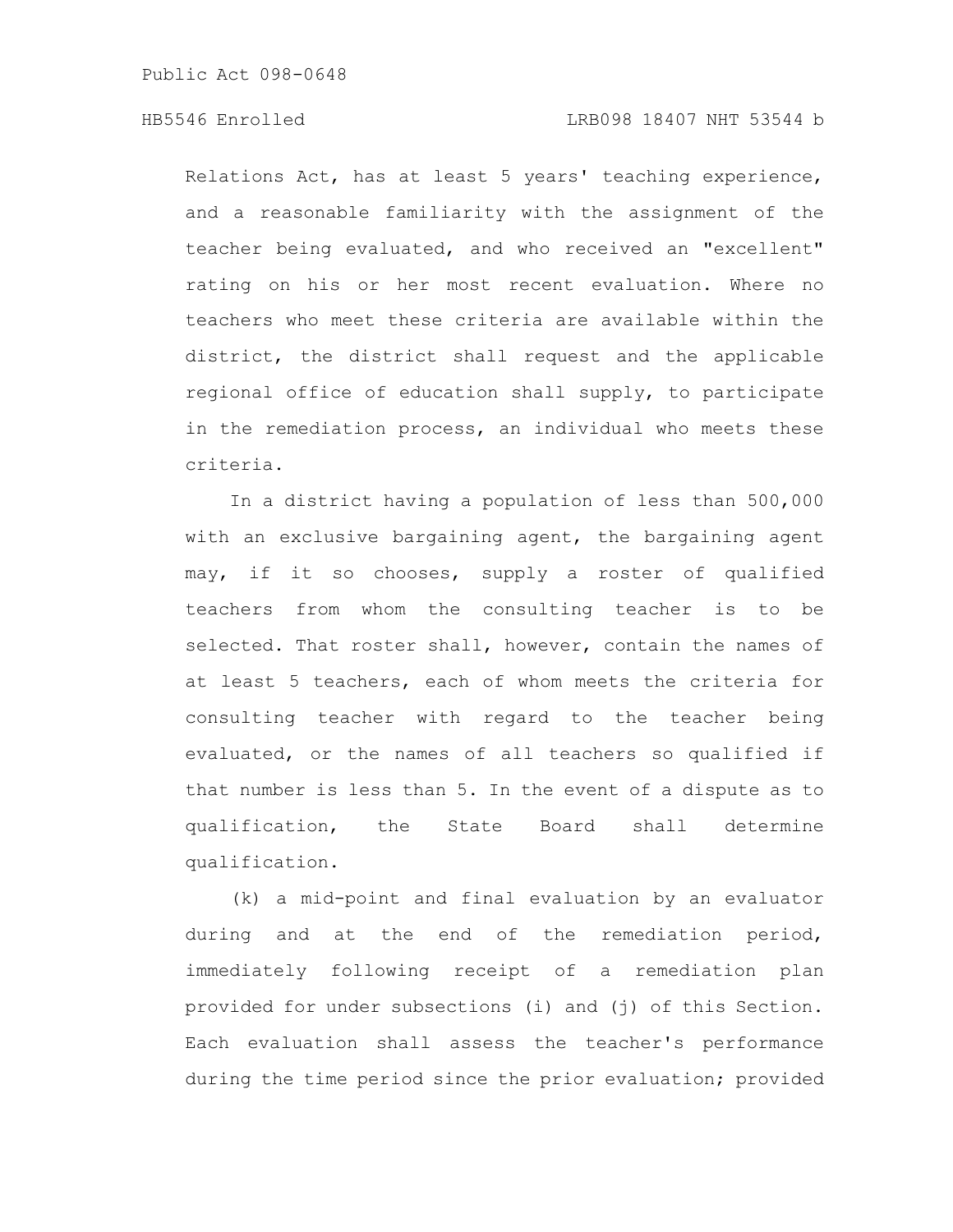that the last evaluation shall also include an overall evaluation of the teacher's performance during the remediation period. A written copy of the evaluations and ratings, in which any deficiencies in performance and recommendations for correction are identified, shall be provided to and discussed with the teacher within 10 school days after the date of the evaluation, unless an applicable collective bargaining agreement provides to the contrary. These subsequent evaluations shall be conducted by an evaluator. The consulting teacher shall provide advice to the teacher rated "unsatisfactory" on how to improve teaching skills and to successfully complete the remediation plan. The consulting teacher shall participate in developing the remediation plan, but the final decision as to the evaluation shall be done solely by the evaluator, unless an applicable collective bargaining agreement provides to the contrary. Evaluations at the conclusion of the remediation process shall be separate and distinct from the required annual evaluations of teachers and shall not be subject to the guidelines and procedures relating to those annual evaluations. The evaluator may but is not required to use the forms provided for the annual evaluation of teachers in the district's evaluation plan.

(l) reinstatement to the evaluation schedule set forth in the district's evaluation plan for any teacher in contractual continued service who achieves a rating equal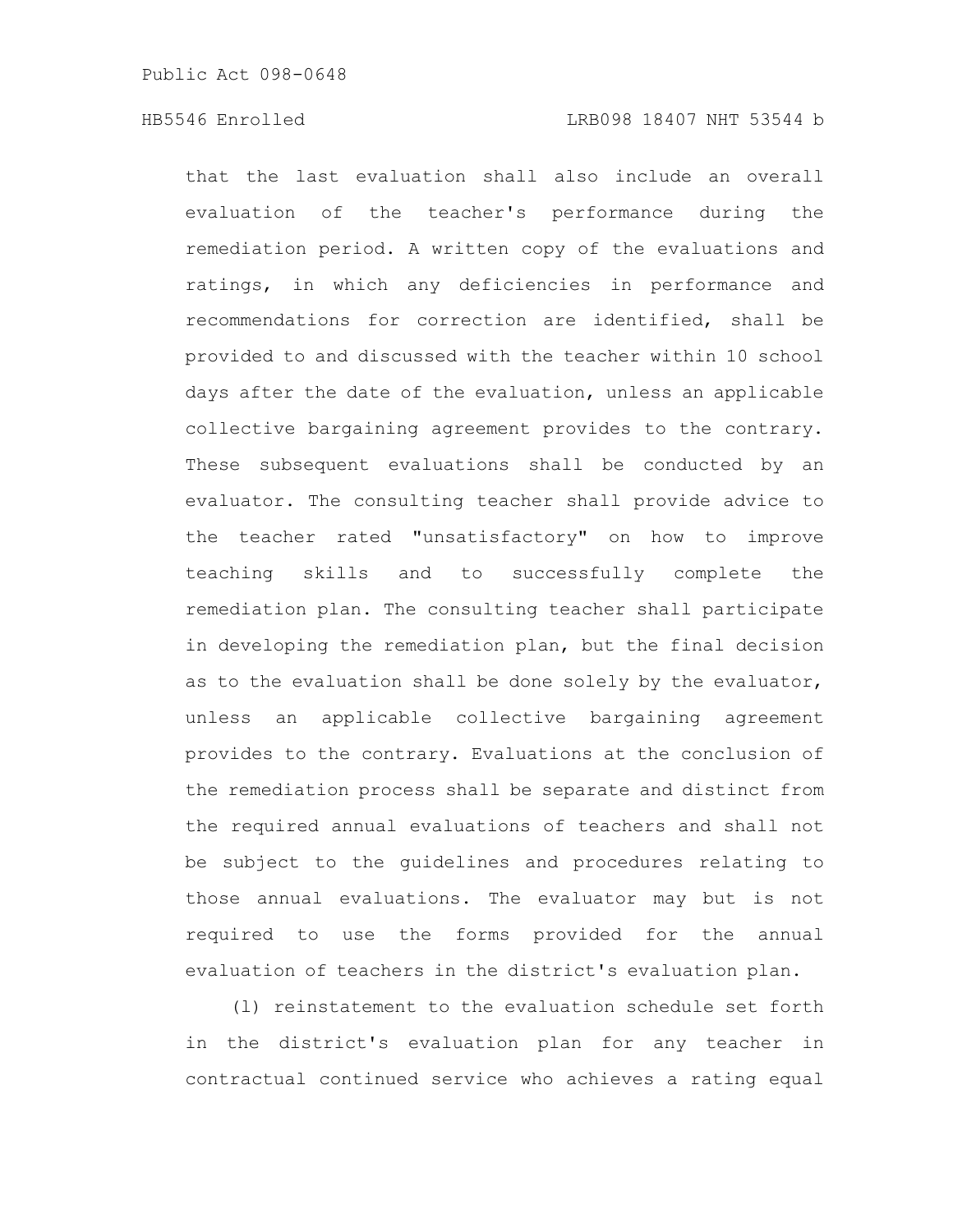to or better than "satisfactory" or "proficient" in the school year following a rating of "needs improvement" or "unsatisfactory".

(m) dismissal in accordance with subsection (d) of Section 24-12 or Section 24-16.5 or 34-85 of this Code of any teacher who fails to complete any applicable remediation plan with a rating equal to or better than a "satisfactory" or "proficient" rating. Districts and teachers subject to dismissal hearings are precluded from compelling the testimony of consulting teachers at such hearings under subsection (d) of Section 24-12 or Section 24-16.5 or 34-85 of this Code, either as to the rating process or for opinions of performances by teachers under remediation.

(n) After the implementation date of an evaluation system for teachers in a district as specified in Section 24A-2.5 of this Code, if a teacher in contractual continued service successfully completes a remediation plan following a rating of "unsatisfactory" in an annual or biennial overall performance evaluation received after the foregoing implementation date and receives a subsequent rating of "unsatisfactory" in any of the teacher's annual or biennial biannual overall performance evaluation ratings received during the 36-month period following the teacher's completion of the remediation plan, then the school district may forego remediation and seek dismissal